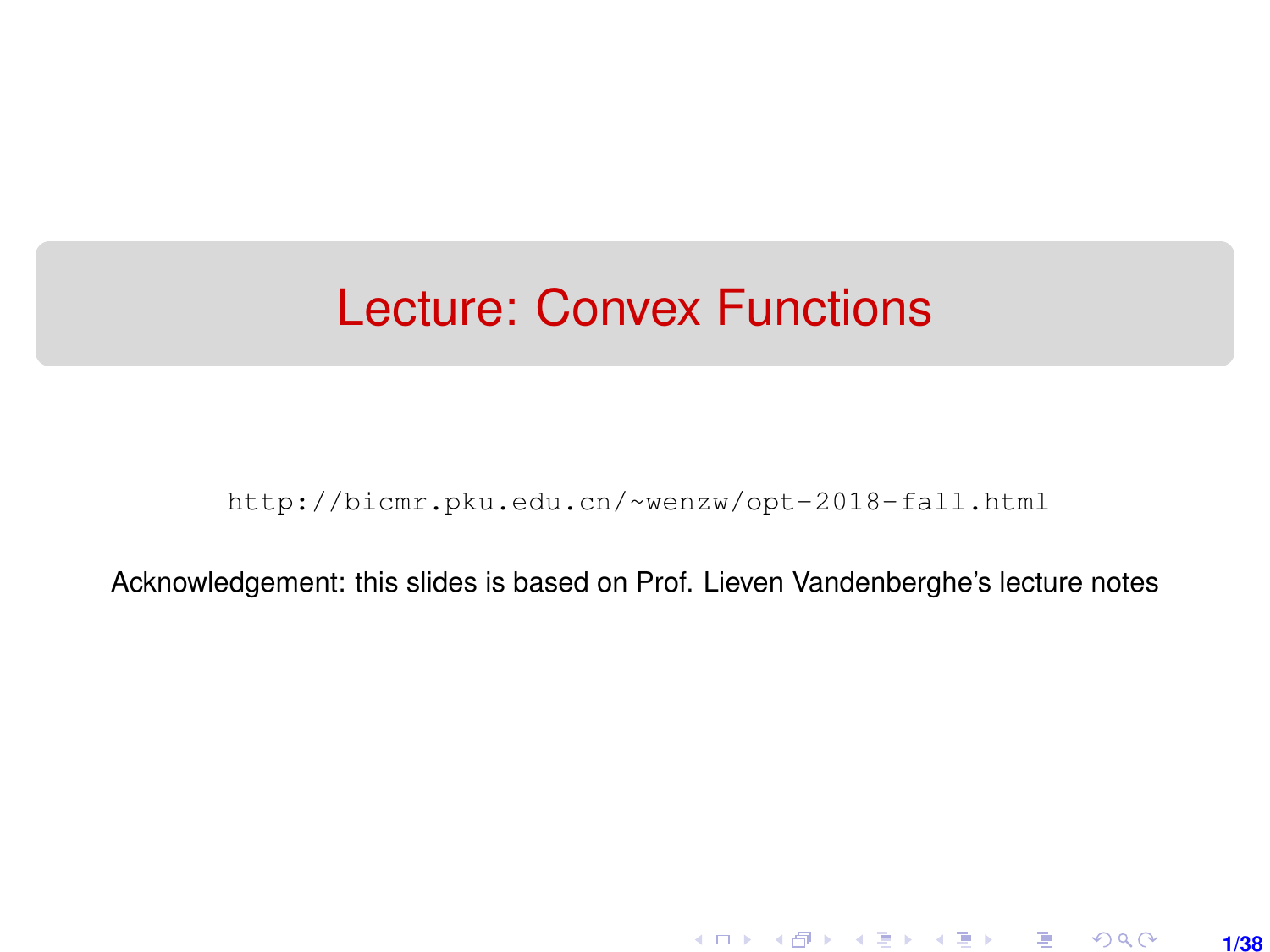- basic properties and examples
- operations that preserve convexity
- $\bullet$  the conjugate function
- quasiconvex functions
- log-concave and log-convex functions
- convexity with respect to generalized inequalities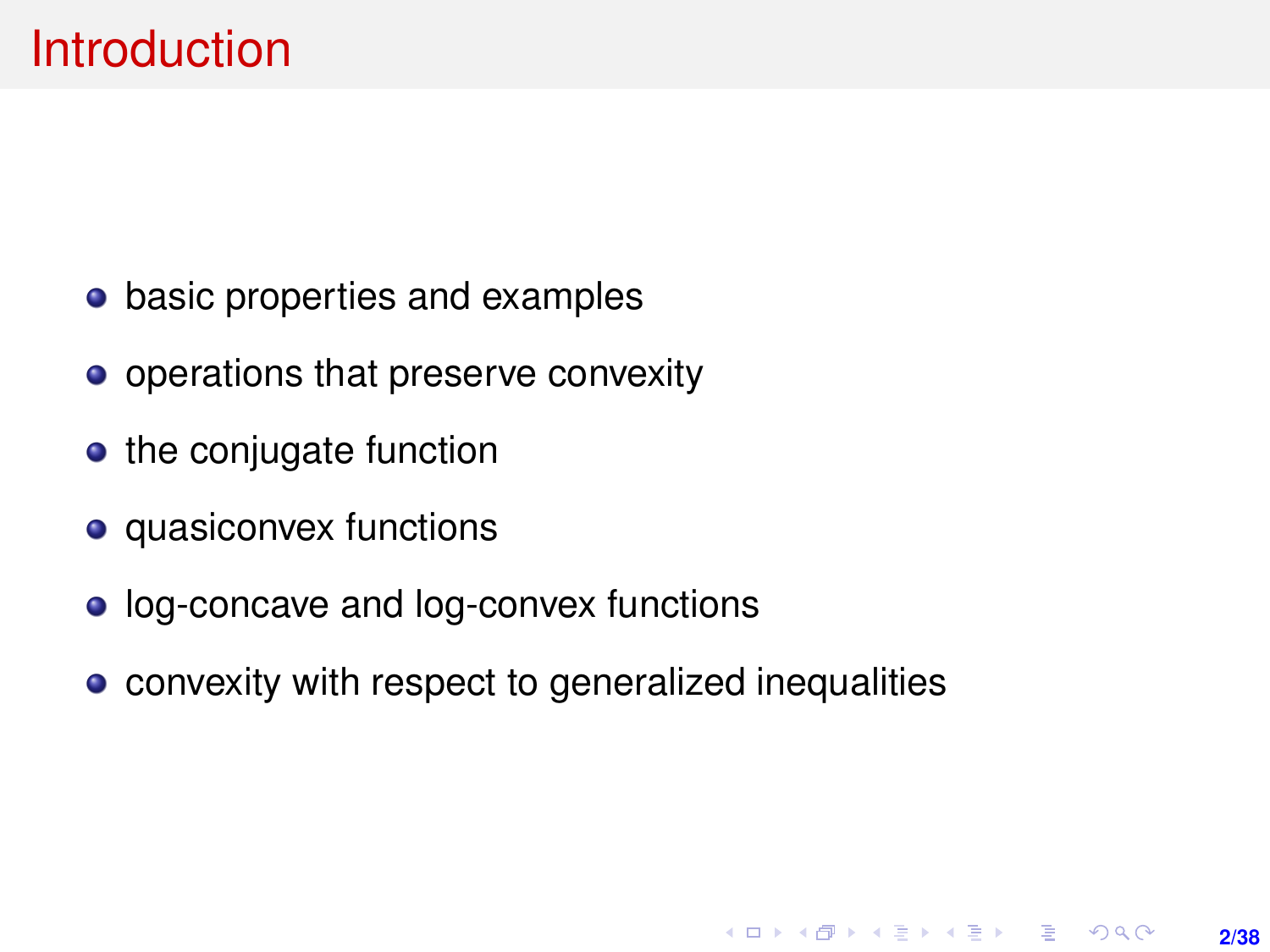### **Definition**

 $f:\mathbb{R}^n\rightarrow\mathbb{R}$  is convex if  $\text{dom }f$  is a convex set and

$$
f(\theta x + (1 - \theta)y) \le \theta f(x) + (1 - \theta)f(y)
$$

for all  $x, y \in \text{dom } f$ ,  $0 \le \theta \le 1$  $f(x) = f(x)$  y  $f(x) = f(x)$ 



**•** *f* is concave if  $-f$  is convex

 $\epsilon$  f is strictly convex if dom f is convex and *f* is strictly convex if dom *f* is convex and

$$
f(\theta x + (1 - \theta)y) < \theta f(x) + (1 - \theta)f(y)
$$

for  $x, y \in \text{dom } f$ ,  $x \neq y, 0 < \theta < 1$ 

**KORKARK (EXIST) E MOOR 3/38**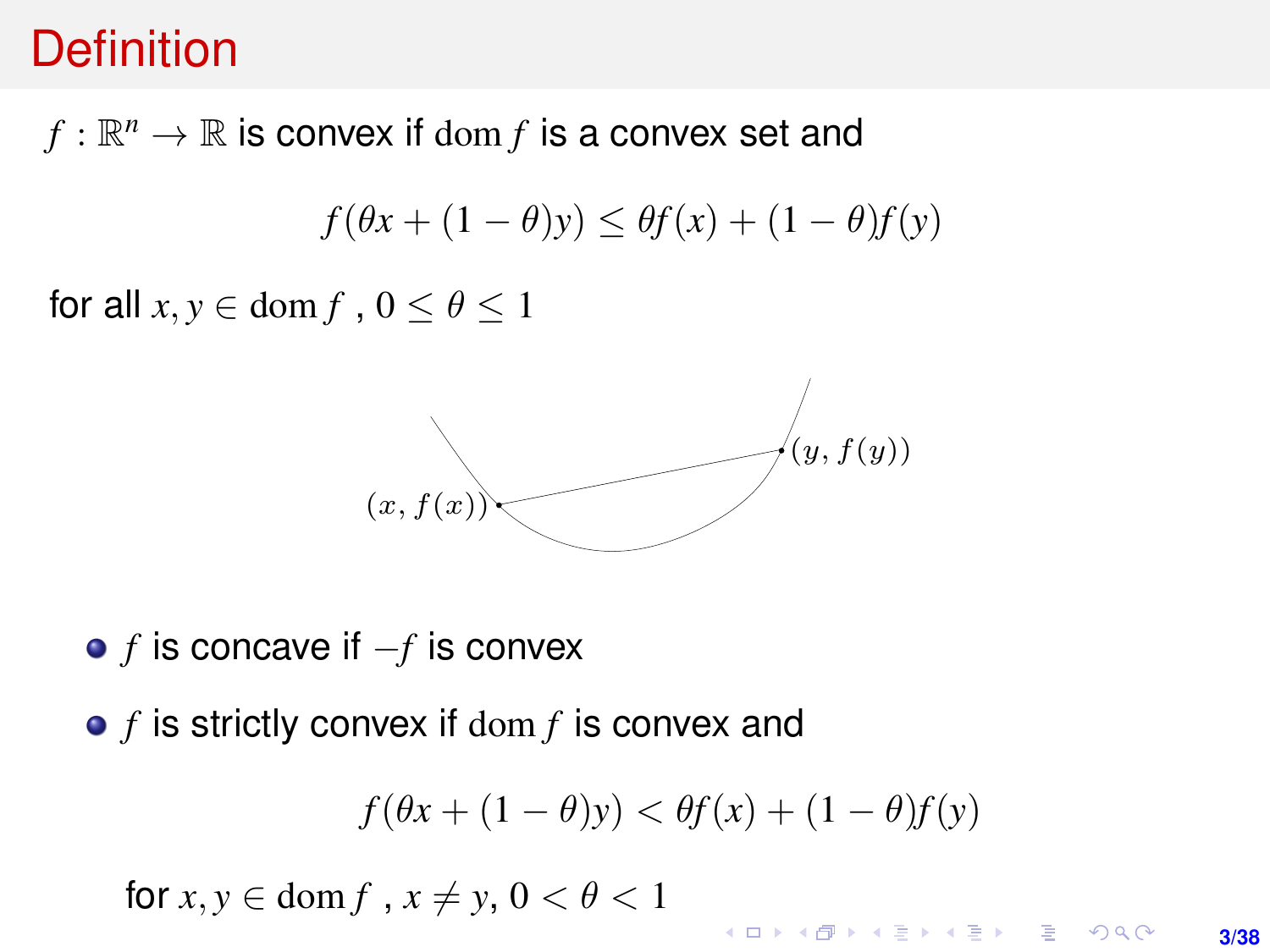### Examples on  $\mathbb R$

convex:

- affine:  $ax + b$  on  $\mathbb{R}$ , for any  $a, b \in \mathbb{R}$
- exponential:  $e^{ax}$ , for any  $a \in \mathbb{R}$
- powers:  $x^{\alpha}$  on  $\mathbb{R}_{++}$ , for  $\alpha \geq 1$  or  $\alpha \leq 0$
- powers of absolute value:  $|x|^p$  on  $\mathbb{R}$ , for  $p \geq 1$
- negative entropy:  $x \log x$  on  $\mathbb{R}_{++}$

concave:

- affine:  $ax + b$  on  $\mathbb{R}$ , for any  $a, b \in \mathbb{R}$
- powers:  $x^{\alpha}$  on  $\mathbb{R}_{++}$ , for  $0 \leq \alpha \leq 1$
- **logarithm:**  $\log x$  on  $\mathbb{R}_{++}$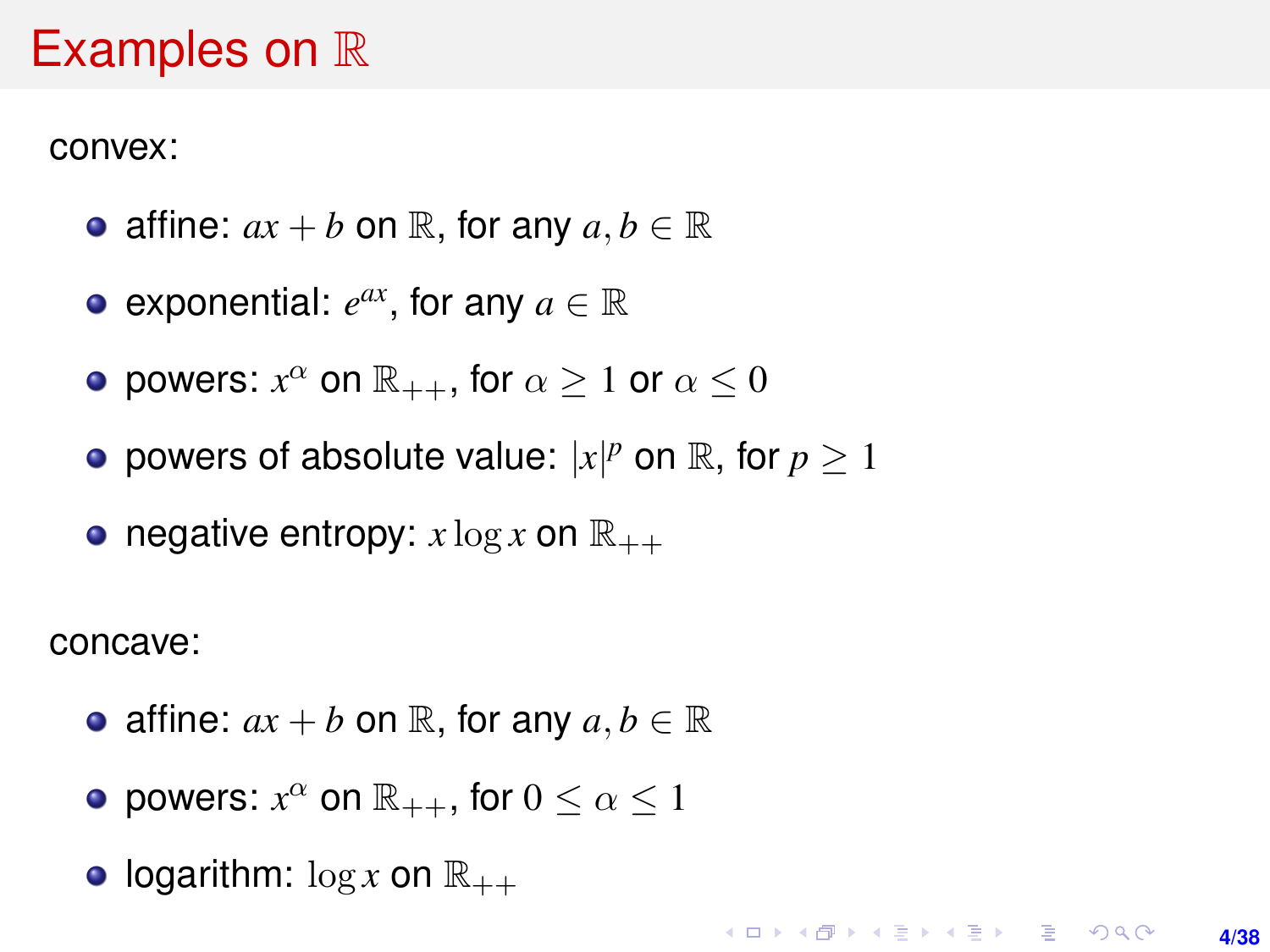# Examples on  $\mathbb{R}^n$  and  $\mathbb{R}^{m \times n}$

affine functions are convex and concave; all norms are convex

### examples on  $\mathbb{R}^n$

• affine function 
$$
f(x) = a^T x + b
$$

norms:  $||x||_p = (\sum_{i=1}^n |x_i|^p)^{1/p}$  for  $p \ge 1$ ;  $||x||_{\infty} = \max_k |x_k|$ 

# **examples on**  $\mathbb{R}^{m \times n}$  ( $m \times n$  matrices)

**•** affine function

$$
f(X) = \text{tr}(A^T X) + b = \sum_{i=1}^{m} \sum_{j=1}^{n} A_{ij} X_{ij} + b
$$

spectral (maximum singular value) norm

$$
f(X) = ||X||_2 = \sigma_{\max}(X) = (\lambda_{\max}(X^T X))^{1/2}
$$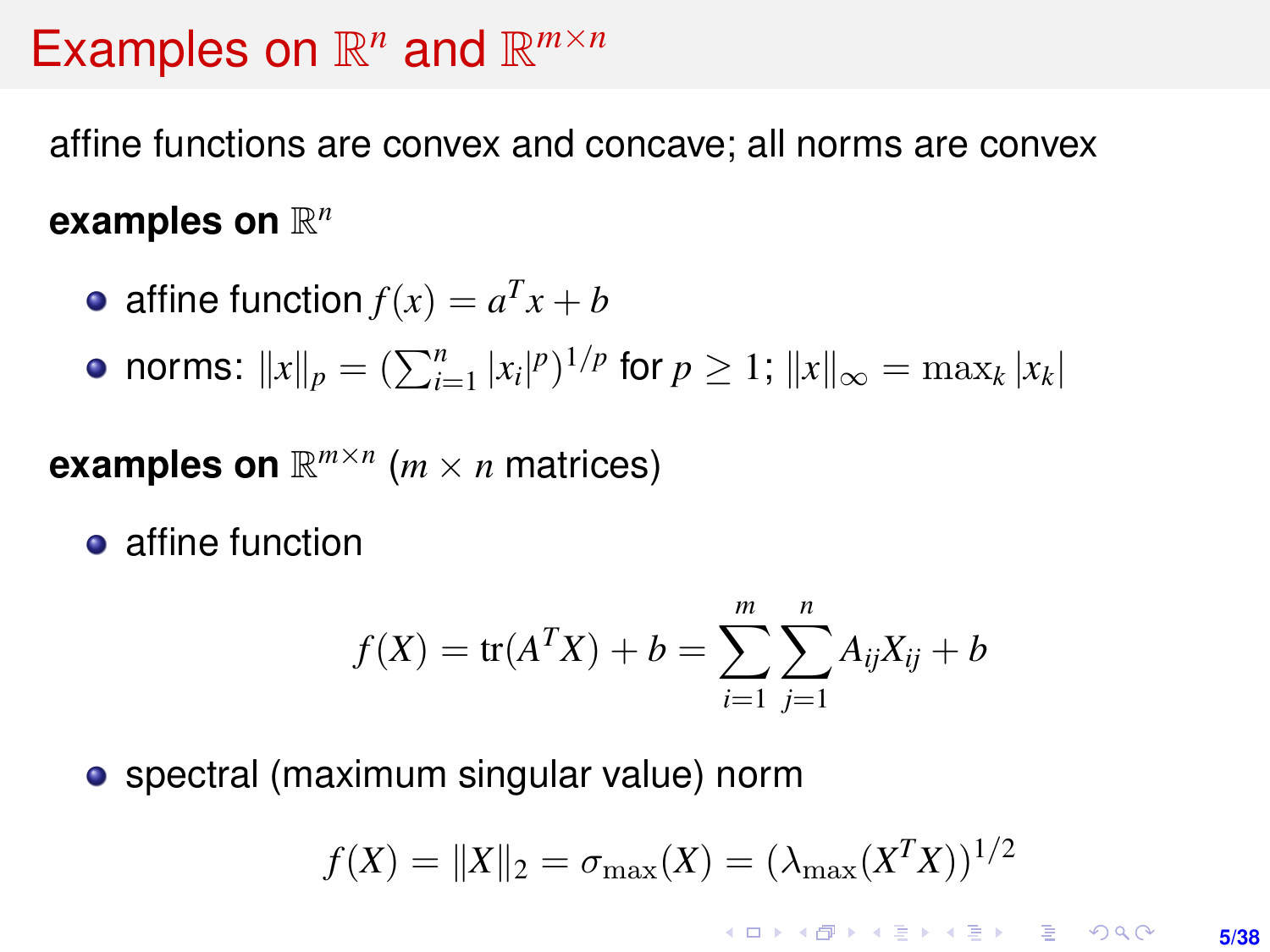### Restriction of a convex function to a line

 $f:\mathbb{R}^n\to\mathbb{R}$  is convex if and only if the function  $g:\mathbb{R}\to\mathbb{R},$ 

$$
g(t) = f(x + tv), \quad \text{dom } g = \{t | x + tv \in \text{dom } f\}
$$

is convex (in *t*) for any  $x \in \text{dom } f, v \in \mathbb{R}^n$ 

can check convexity of *f* by checking convexity of functions of one variable

**example.**  $f : \mathbb{S}^n \to \mathbb{R}$  with  $f(X) = \log \det X$ ,  $\text{dom } f = \mathbb{S}_{++}^n$ 

$$
g(t) = \log \det(X + tV) = \log \det X + \log \det(I + tX^{-1/2}VX^{-1/2})
$$

$$
= \log \det X + \sum_{i=1}^{n} \log(1 + t\lambda_i)
$$

where  $\lambda_i$  are the eigenvalues of  $X^{-1/2}VX^{-1/2}$ *g* is concave in *t* (for any choice of  $X \succ 0$ , V); hence *f* is concave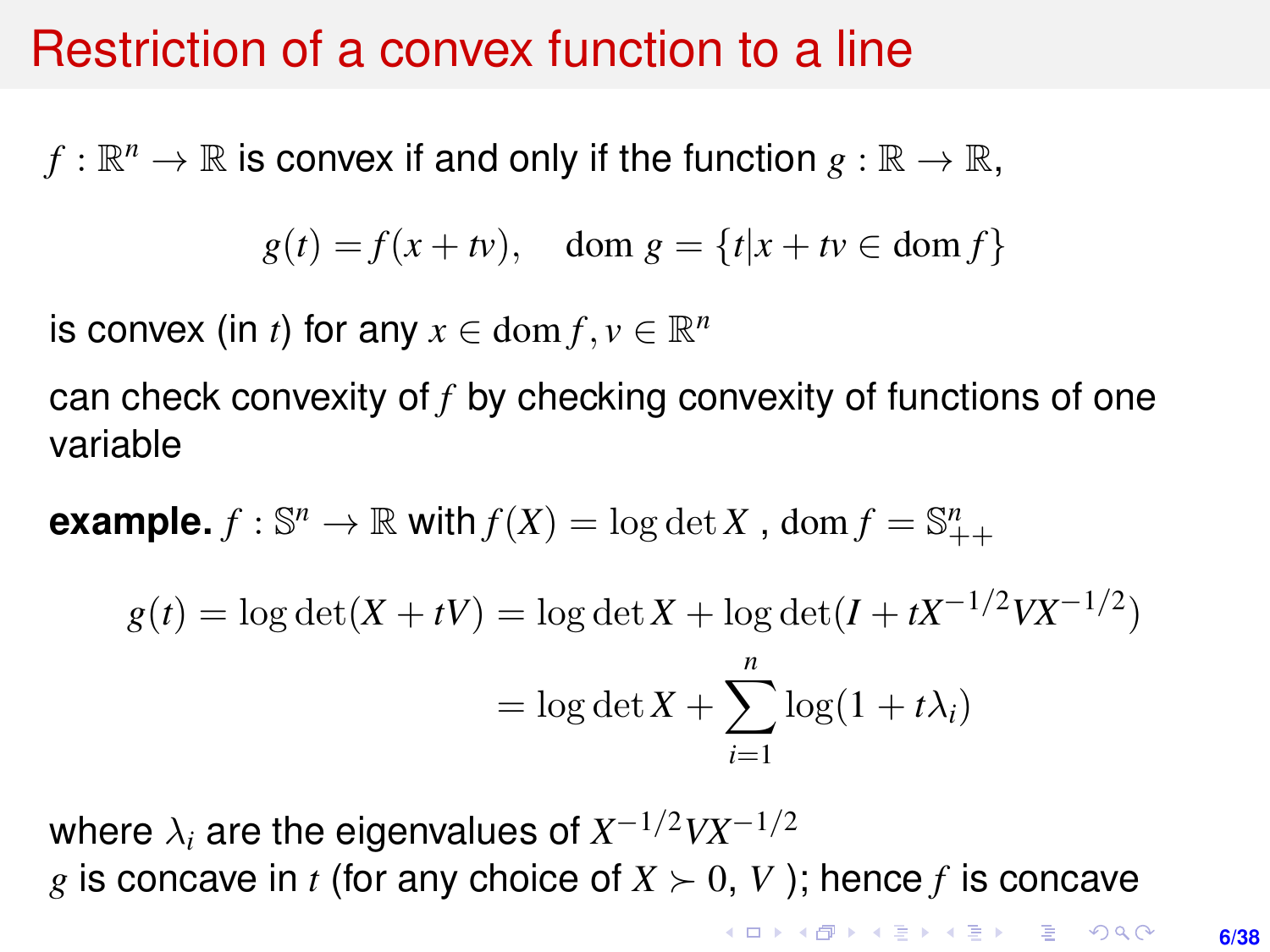### 矩阵变量函数的导数

<sup>对</sup>于以*<sup>m</sup>* <sup>×</sup> *<sup>n</sup>* <sup>矩</sup>阵*<sup>X</sup>* <sup>为</sup>自变量的函数*f*(*X*),若存在矩阵*<sup>G</sup>* <sup>∈</sup> <sup>R</sup> *<sup>m</sup>*×*n*满 足

$$
\lim_{V \to 0} \frac{f(X + V) - f(X) - \langle G, V \rangle}{\|V\|} = 0,
$$

其中|| . ||是任意矩阵范数,就称矩阵变量函数*f*在X处Fréchet 可 微,称*G*为*f*的Fréchet <sup>导</sup>数.

<sup>设</sup>*f*(*X*)为矩阵变量函数,如果对任意方向*<sup>V</sup>* <sup>∈</sup> <sup>R</sup> *<sup>m</sup>*×*n*,存在矩 <sup>阵</sup>*<sup>G</sup>* <sup>∈</sup> <sup>R</sup> *<sup>m</sup>*×*<sup>n</sup>* 满足

$$
\lim_{t \to 0} \frac{f(X + tV) - f(X) - t \langle G, V \rangle}{t} = 0,
$$

<sup>那</sup>们称*<sup>f</sup>* <sup>关</sup>于*<sup>X</sup>* Gateaux <sup>可</sup>微.满足上式的*G*称为*f*在*X*<sup>处</sup> 的Gateaux 导数.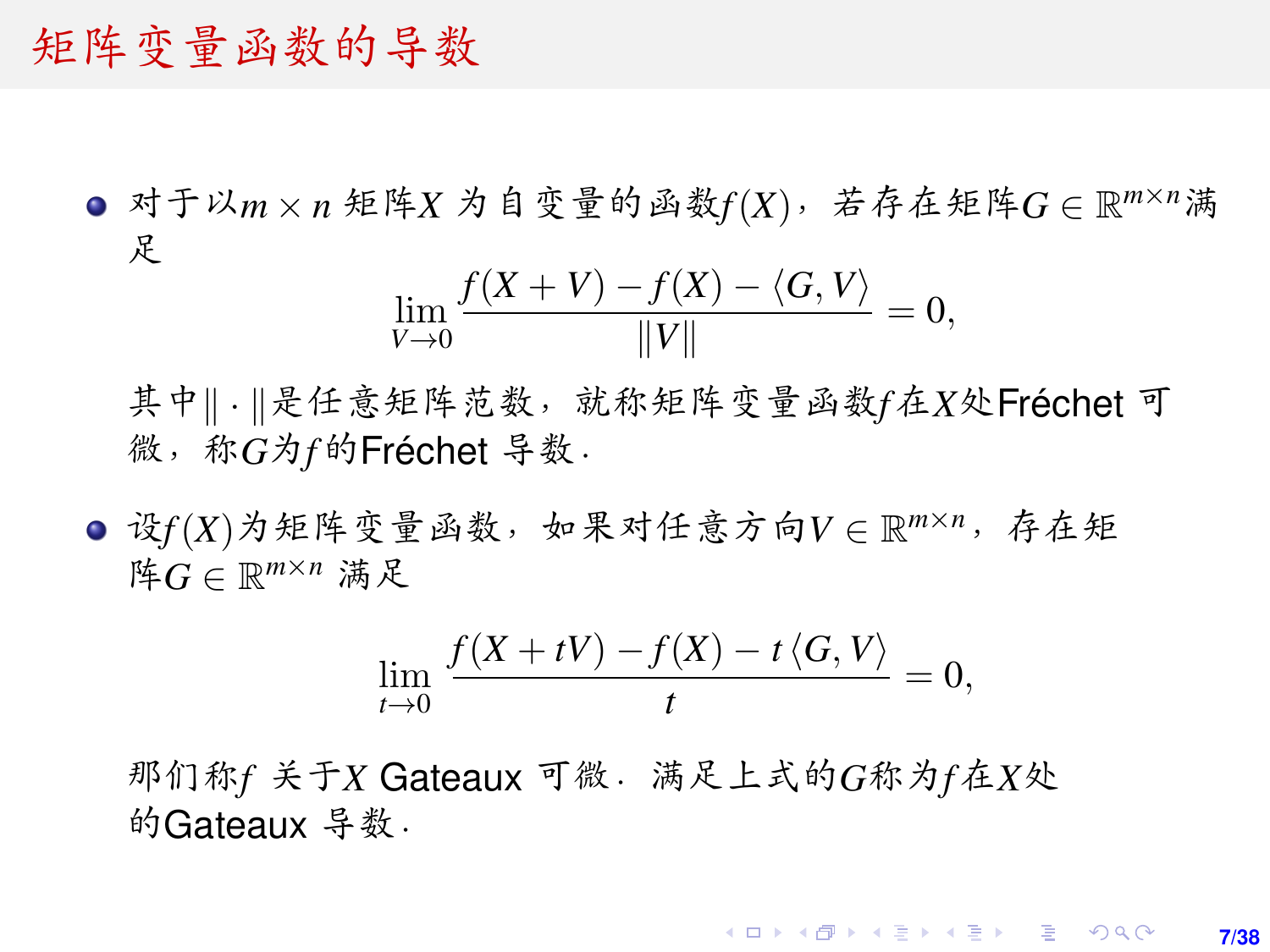- 当*f*是Fréchet <sup>可</sup>微函数时*f*也是Gateaux <sup>可</sup>微且两种导数相等.
- <sup>和</sup>Fréchet <sup>导</sup>数的定义进行对比不难发现,Gateaux <sup>导</sup>数实际上<sup>是</sup> <sup>方</sup>向导数的某种推广,它针对一元函数考虑极限,因此<sup>计</sup> 算Gateaux <sup>导</sup>数是更容易实现的.
- 从二者定义容易看出,若f是Fréchet 可微的,则f也是Gateaux 可 微的,且*<sup>f</sup>* <sup>的</sup>Fréchet <sup>导</sup>数和Gateaux <sup>导</sup>数是相等的.但这一命题 <sup>反</sup>过来不一定成立.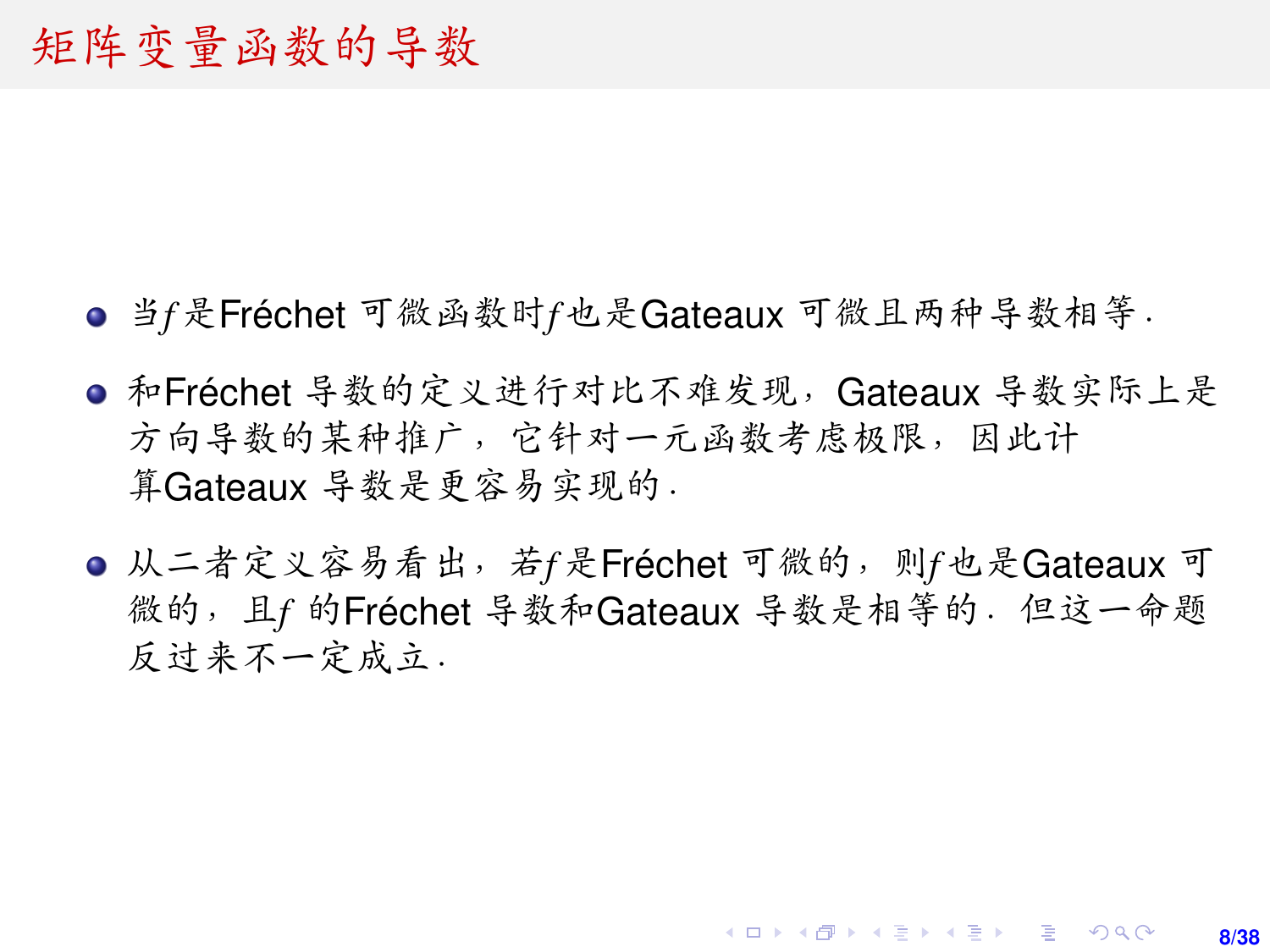### 矩阵变量函数的导数

考虑二次函数:  $f(X, Y) = \frac{1}{2} ||XY - A||_F^2$ , 其中 $(X, Y) \in \mathbb{R}^{m \times p} \times \mathbb{R}^{p \times n}$ . 对 <sup>变</sup>量*Y*,取任意方向*V*以及充分小的*<sup>t</sup>* <sup>∈</sup> <sup>R</sup><sup>有</sup>

$$
f(X, Y + tV) - f(X, Y) = \frac{1}{2} ||X(Y + tV) - A||_F^2 - \frac{1}{2} ||XY - A||_F^2
$$
  
=  $\langle tXV, XY - A \rangle + \frac{1}{2}t^2 ||XV||_F^2$   
=  $t \langle V, X^T (XY - A) \rangle + \mathcal{O}(t^2).$ 

由定义可知 <sup>∂</sup>*<sup>f</sup>* <sup>∂</sup>*<sup>Y</sup>* = *X* T (*XY* <sup>−</sup> *<sup>A</sup>*). <sup>对</sup>变量*X*,取任意方向*V*以及充分小的*<sup>t</sup>* <sup>∈</sup> <sup>R</sup>,<sup>有</sup>

$$
f(X + tV, Y) - f(X, Y) = \frac{1}{2} ||(X + tV)Y - A||_F^2 - \frac{1}{2} ||XY - A||_F^2
$$
  
=  $\langle tVY, XY - A \rangle + \frac{1}{2}t^2 ||VY||_F^2$   
=  $t \langle V, (XY - A)Y^T \rangle + \mathcal{O}(t^2).$ 

由定义可知 <sup>∂</sup>*<sup>f</sup>* <sup>∂</sup>*<sup>X</sup>* = (*XY* − *A*)*Y* T.

KO KKO KARA VE KARA **9/38**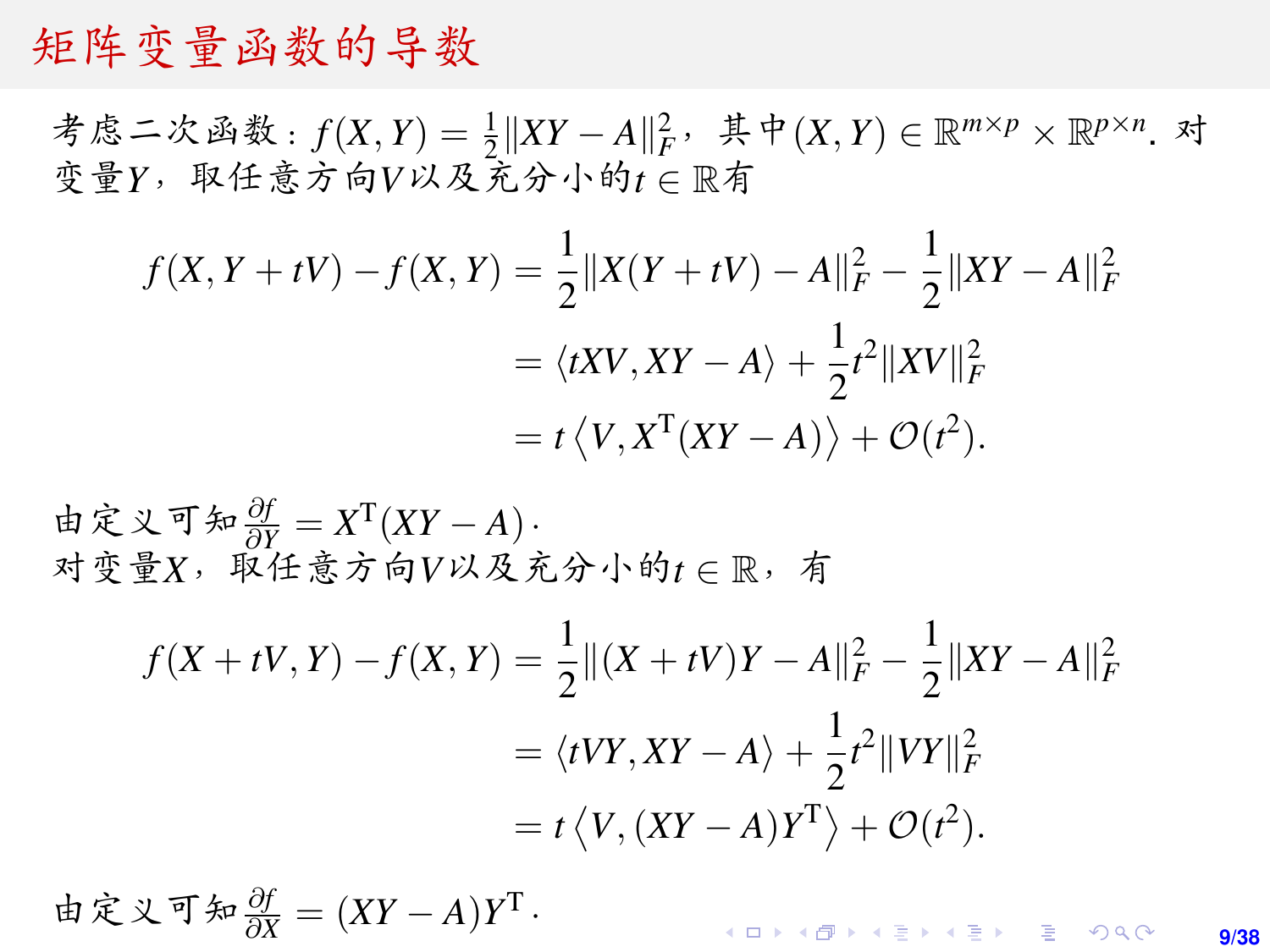### Extended-value extension

extended-value extension  $\tilde{f}$  of  $f$  is

$$
\tilde{f}(x) = f(x), \quad x \in \text{dom } f, \quad \tilde{f}(x) = \infty, \quad x \notin \text{dom } f
$$

often simplifies notation; for example, the condition

$$
0 \le \theta \le 1 \quad \implies \quad \tilde{f}(\theta x + (1 - \theta)y) \le \theta \tilde{f}(x) + (1 - \theta)\tilde{f}(y)
$$

(as an inequality in  $\mathbb{R} \cup \{\infty\}$ ), means the same as the two conditions

- $\bullet$  dom *f* is convex
- $\bullet$  for  $x, y \in \text{dom } f$ .

$$
0 \le \theta \le 1 \quad \implies \quad f(\theta x + (1 - \theta)y) \le \theta f(x) + (1 - \theta)f(y)
$$

**KORKARK KERKER DRAM 10/38**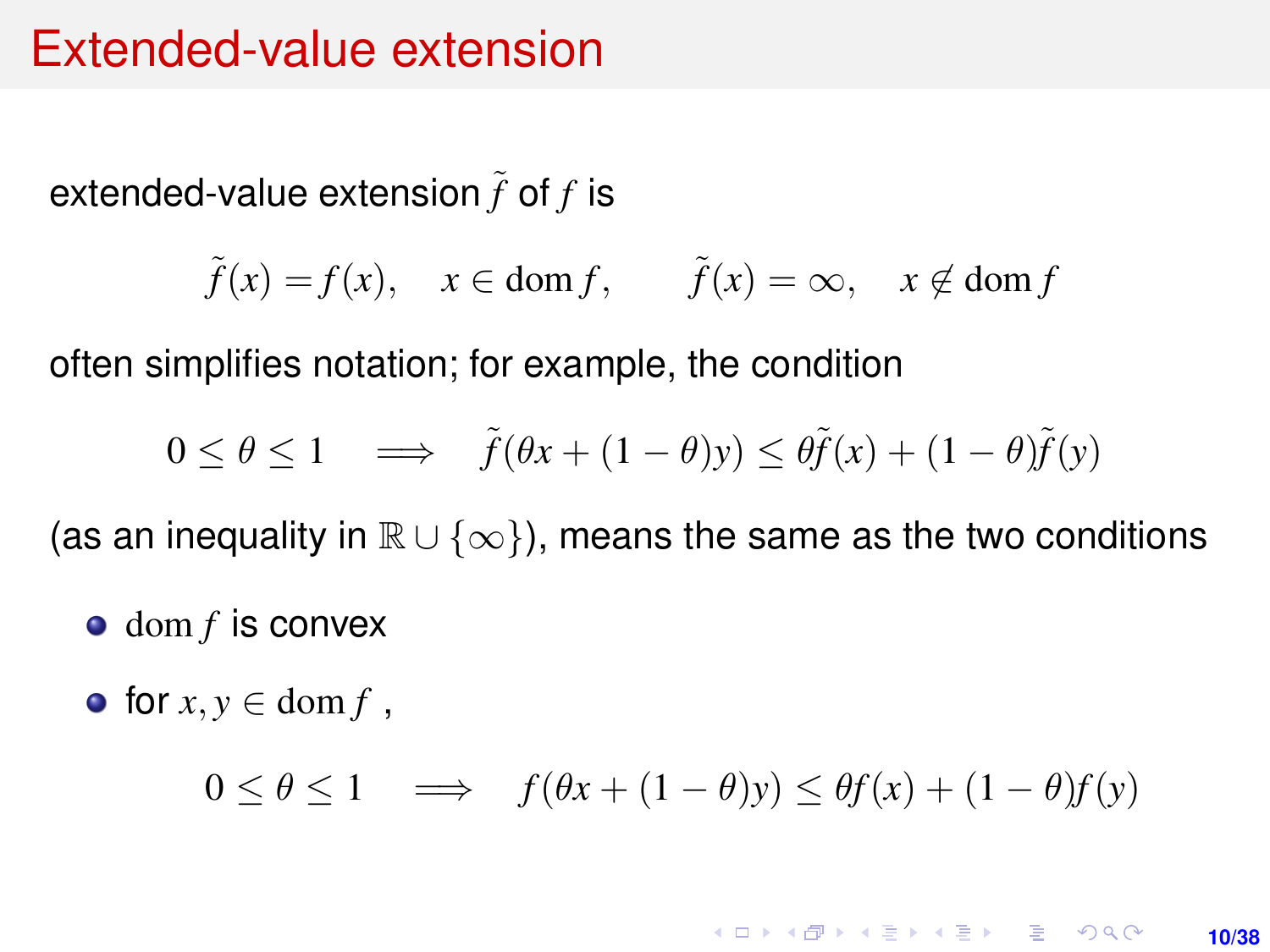### First-order condition

# $f$  is **differentiable** if  $\text{dom } f$  is open and the gradient

$$
\nabla f(x) = \left(\frac{\partial f(x)}{\partial x_1}, \frac{\partial f(x)}{\partial x_2}, \dots, \frac{\partial f(x)}{\partial x_n}\right)
$$

exists at each  $x \in \text{dom } f$ 

**1st-order condition**: differentiable f with convex domain is convex iff

$$
f(y) \ge f(x) + \nabla f(x)^T (y - x) \quad \text{ for all } x, y \in \text{dom } f
$$



first-order approximation of  $f$  is global underestimator

KORK ERKER ERKER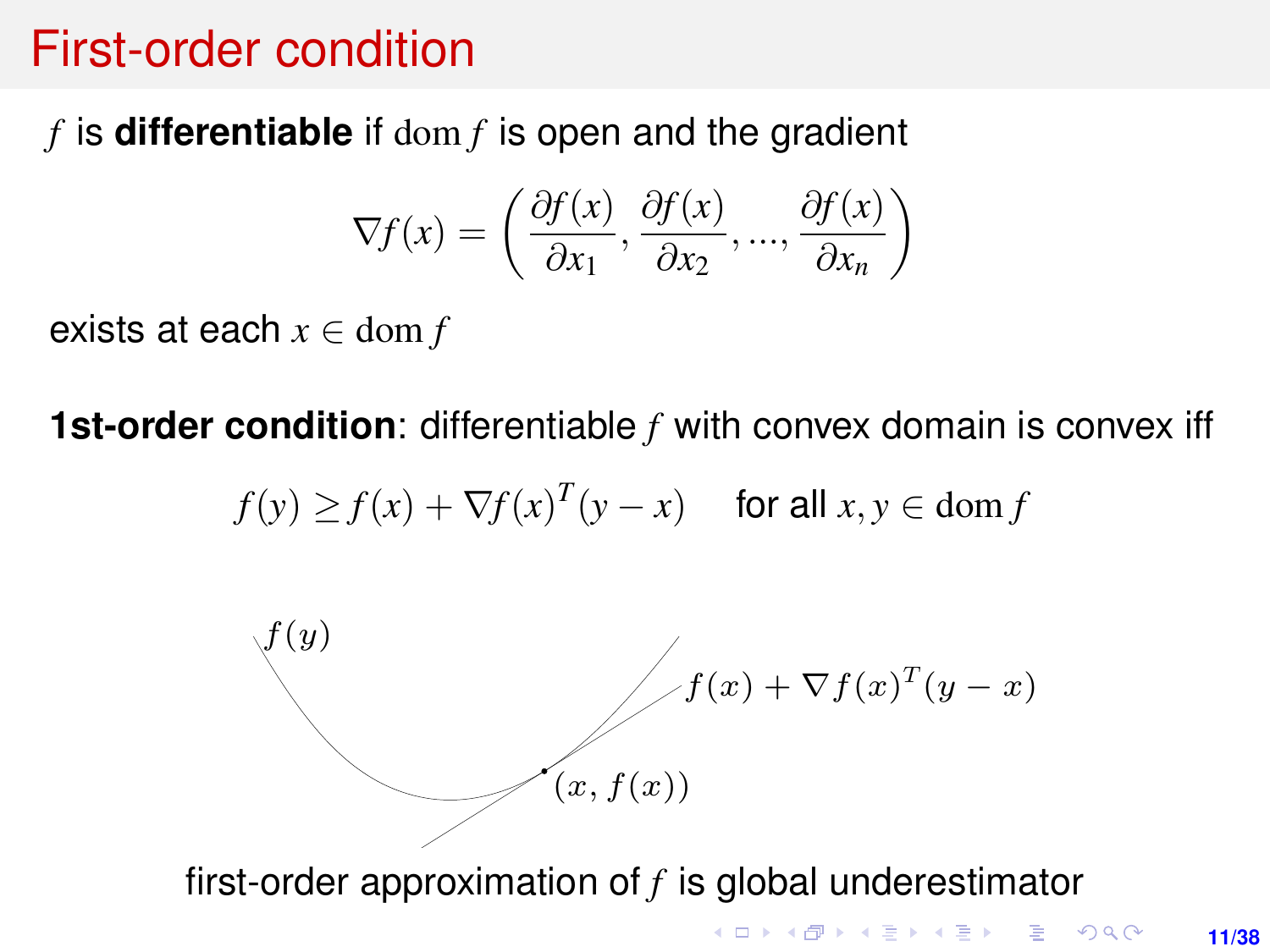### Second-order conditions

*f* is **twice differentiable** if  $\text{dom } f$  is open and the Hessian  $\nabla^2 f(x) \in \mathbb{S}^n$ ,

$$
\nabla^2 f(x)_{ij} = \frac{\partial^2 f(x)}{\partial x_i \partial x_j}, \quad i, j = 1, ..., n,
$$

exists at each *x* ∈ dom *f*

**2nd-order conditions**: for twice differentiable *f* with convex domain

*f* is convex if and only if

$$
\nabla^2 f(x) \succeq 0 \quad \text{ for all } x \in \text{dom } f
$$

if  $\nabla^2 f(x) \succ 0$  for all  $x \in \text{dom } f$  , then  $f$  is strictly convex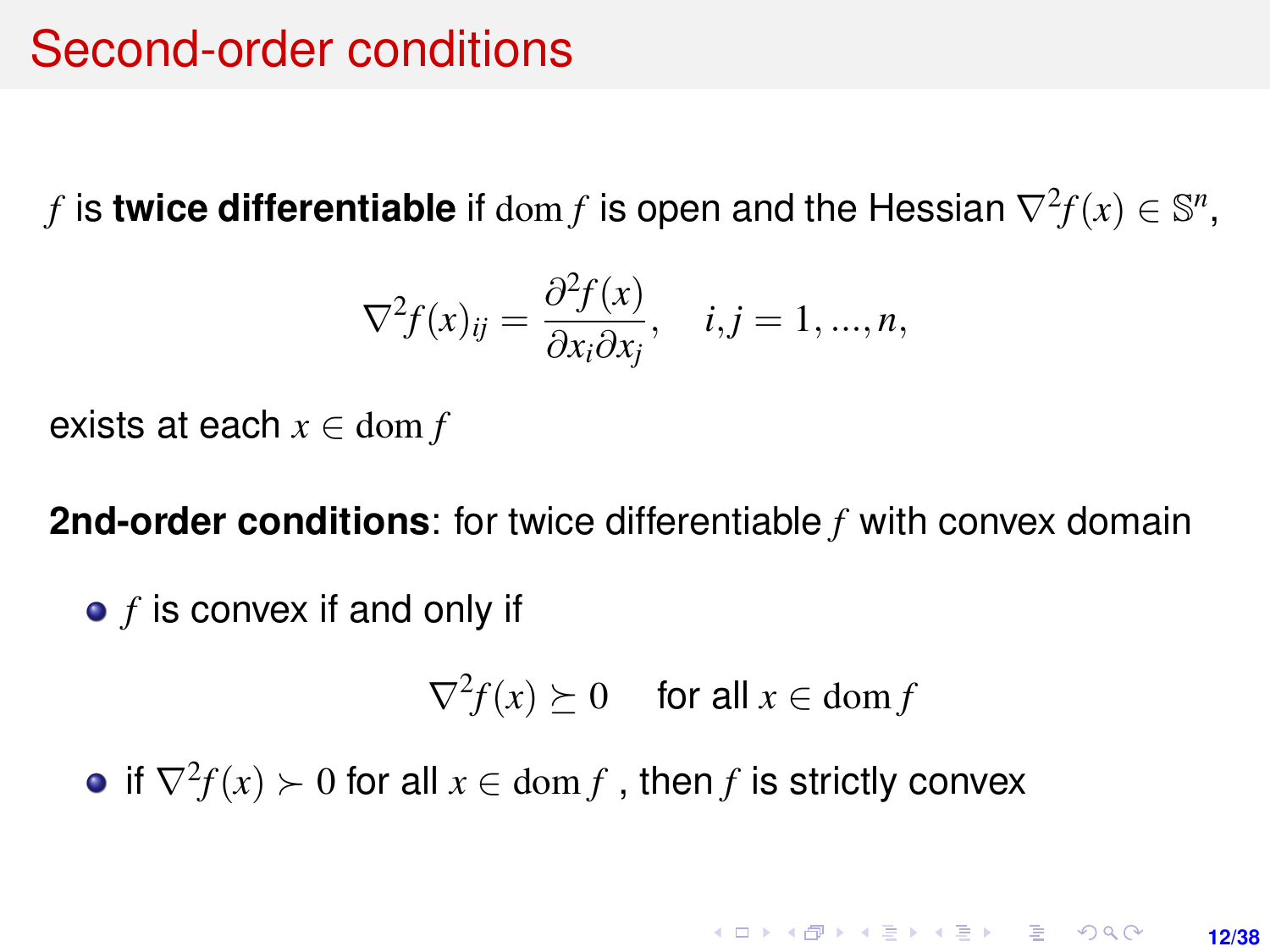#### Examples Examples

# quadratic function:  $f(x) = (1/2)x^T P x + q^T x + r$  (with  $P \in \mathbb{S}^n$ )  $\nabla f(x) = Px + q, \qquad \nabla^2 f(x) = P$

convex if  $P \succeq 0$ 

**least-squares objective:**  $f(x) = ||Ax - b||_2^2$ 

$$
\nabla f(x) = 2A^T (Ax - b), \quad \nabla^2 f(x) = 2A^T A
$$

convex (for any *A*)

 $f(x, y)$ 

 $^{2}$ 0Ţ 1  $^{2}$ 

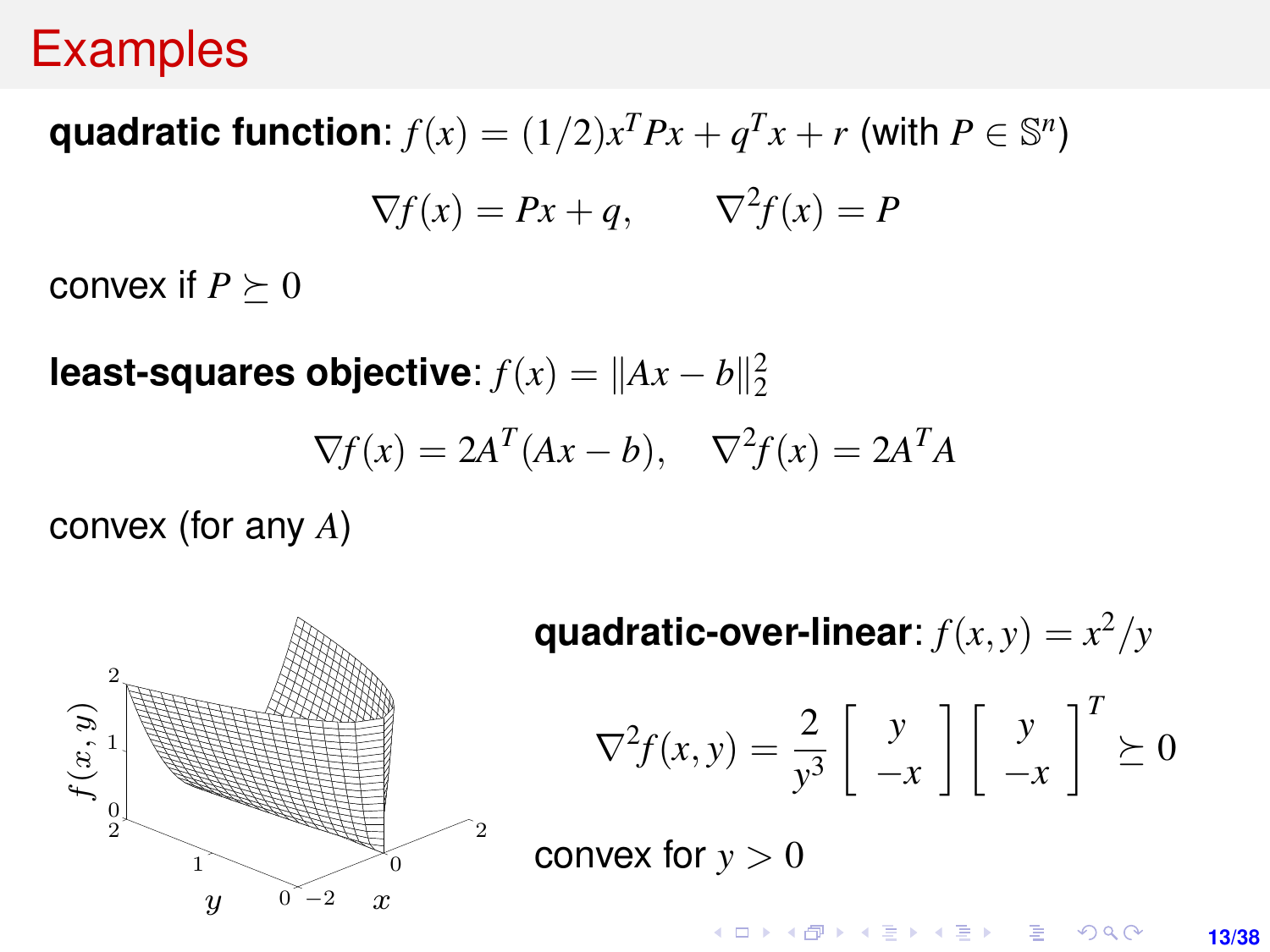**log-sum-exp**:  $f(x) = \log \sum_{k=1}^{n} \exp x_k$  is convex

$$
\nabla^2 f(x) = \frac{1}{\mathbf{1}^T z} \text{diag}(z) - \frac{1}{(\mathbf{1}^T z)^2} z z^T \quad (z_k = \exp x_k)
$$

to show  $\nabla^2 f(x) \succeq 0$ , we must verify that  $v^T \nabla^2 f(x) v \geq 0$  for all  $v$ :

$$
v^T \nabla^2 f(x) v = \frac{\left(\sum_k z_k v_k^2\right) \left(\sum_k z_k\right) - \left(\sum_k v_k z_k\right)^2}{\left(\sum_k z_k\right)^2} \ge 0
$$

 $\sum_{k} v_k z_k$ )<sup>2</sup>  $\leq (\sum_{k} z_k v_k^2)(\sum_{k} z_k)$  (from Cauchy-Schwartz inequality)

**geometric mean:**  $f(x) = (\prod_{k=1}^{n} x_k)^{1/n}$  on  $\mathbb{R}^n_{++}$  is concave (similar proof as for log-sum-exp)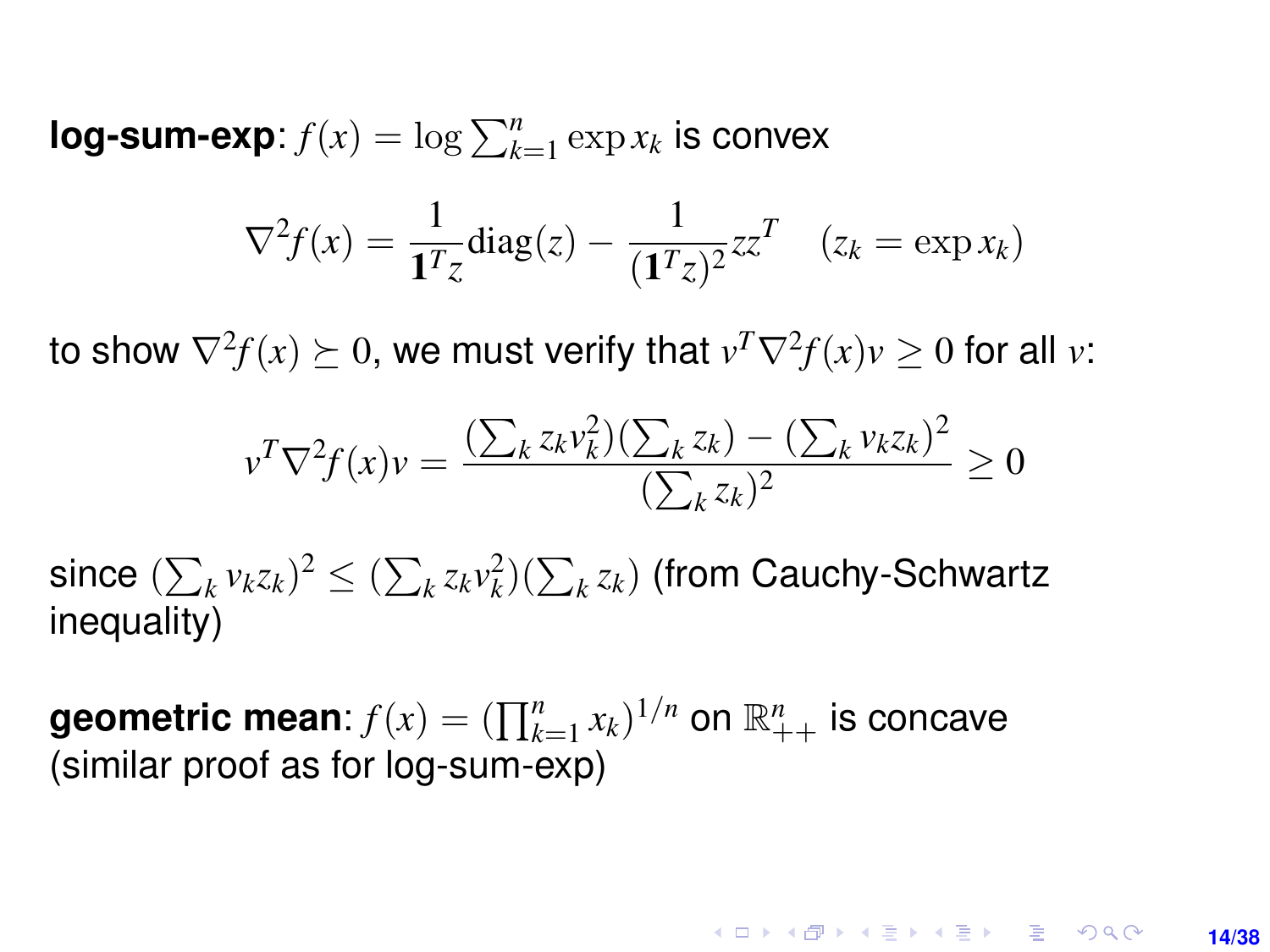#### <sup>适</sup>当函<sup>数</sup>

- <sup>适</sup>当函数: <sup>给</sup>定广义实值函数*<sup>f</sup>* <sup>和</sup>非空集合X.如果存在*<sup>x</sup>* ∈ X <sup>使</sup> 得*f*(*x*) <sup>&</sup>lt; <sup>+</sup>∞,并且对任意的*<sup>x</sup>* ∈ X,都有*f*(*x*) <sup>&</sup>gt; −∞,那么称<sup>函</sup> 数*f* 关于集合入是适当的.
- **概括来说,适当函数f的特点是"至少有一处取值不为正无穷",** <sup>以</sup>及"处处取值不为负无穷".对最优化问题min*<sup>x</sup> <sup>f</sup>*(*x*),适当<sup>函</sup> <sup>数</sup>可以帮助去掉一些我们不感兴趣的函数,从而在一个比较合<sup>理</sup> <sup>的</sup>函数类中考虑最优化问题.

<sup>对</sup>于适当函数*f*,规定其定义<sup>域</sup>

$$
\mathbf{dom} f = \{x \mid f(x) < +\infty\}.
$$

正是因为适当函数的最小值不可能在函数值为无穷处取到,<sup>因</sup> 此dom*f*的定义方式是自然的.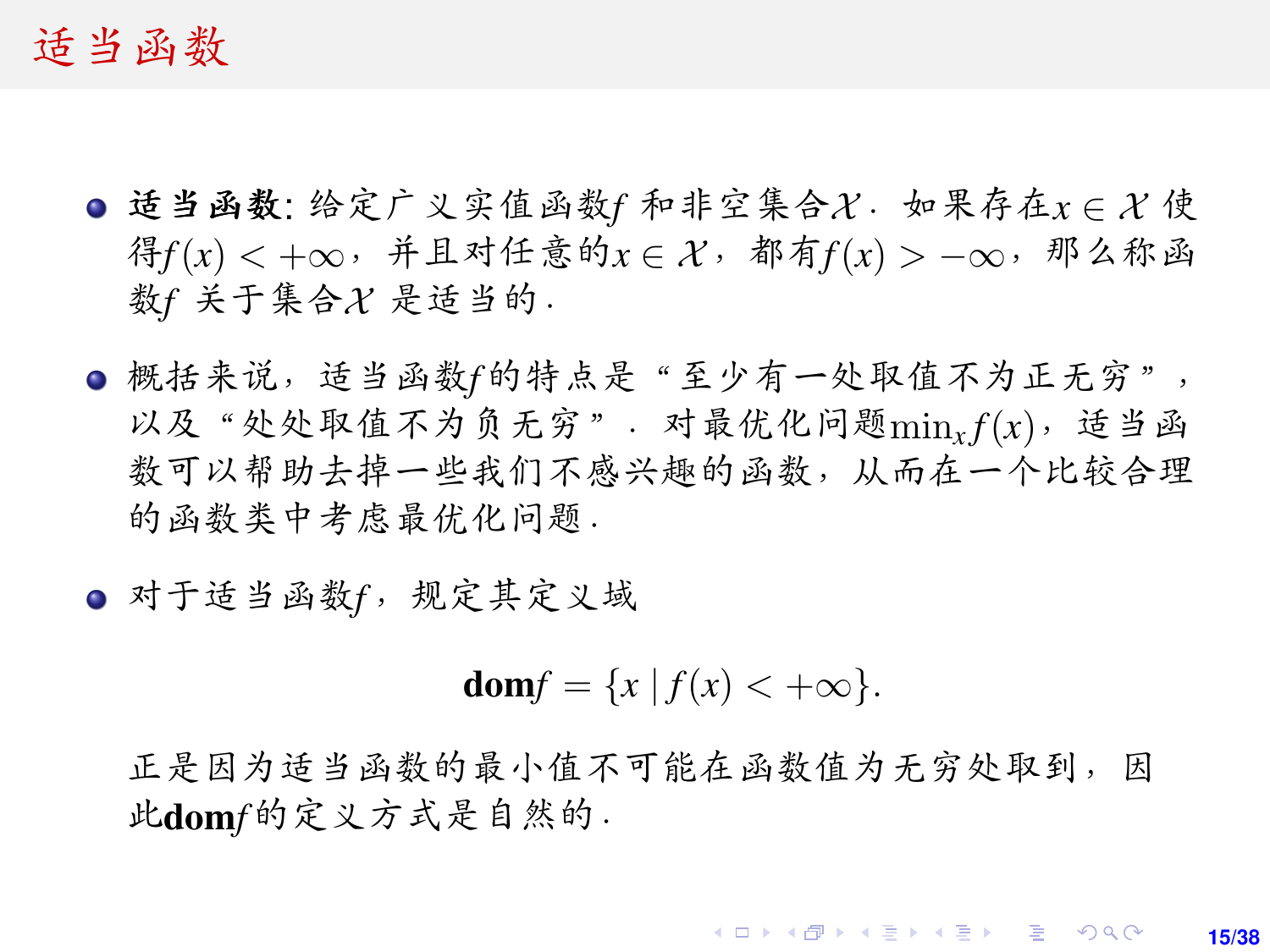### <span id="page-15-0"></span>下半连续函数

- 设*f* : R *<sup>n</sup>* <sup>→</sup> <sup>R</sup>为广义实值函数,若epi *<sup>f</sup>*为闭集,则称*f*为闭函数.
- 设广义实值函数f :  $\mathbb{R}^n$  →  $\overline{\mathbb{R}}$ , 若对任意的 $x \in \mathbb{R}^n$ , 有

 $\liminf_{y \to x} f(y) \geq f(x),$ 

#### 则*f*(*x*)为下半连续函数

设广义实值函数f: R<sup>n</sup> → R, 则以下命题等价:<br>● f(x)的任意o-下水平集都是闭集: <sup>1</sup> *f*(*x*)的任意α-下水平集都是闭集; <sup>2</sup> *f*(*x*)是下半连续的;  $f(x)$ 是闭函数.



**16/38**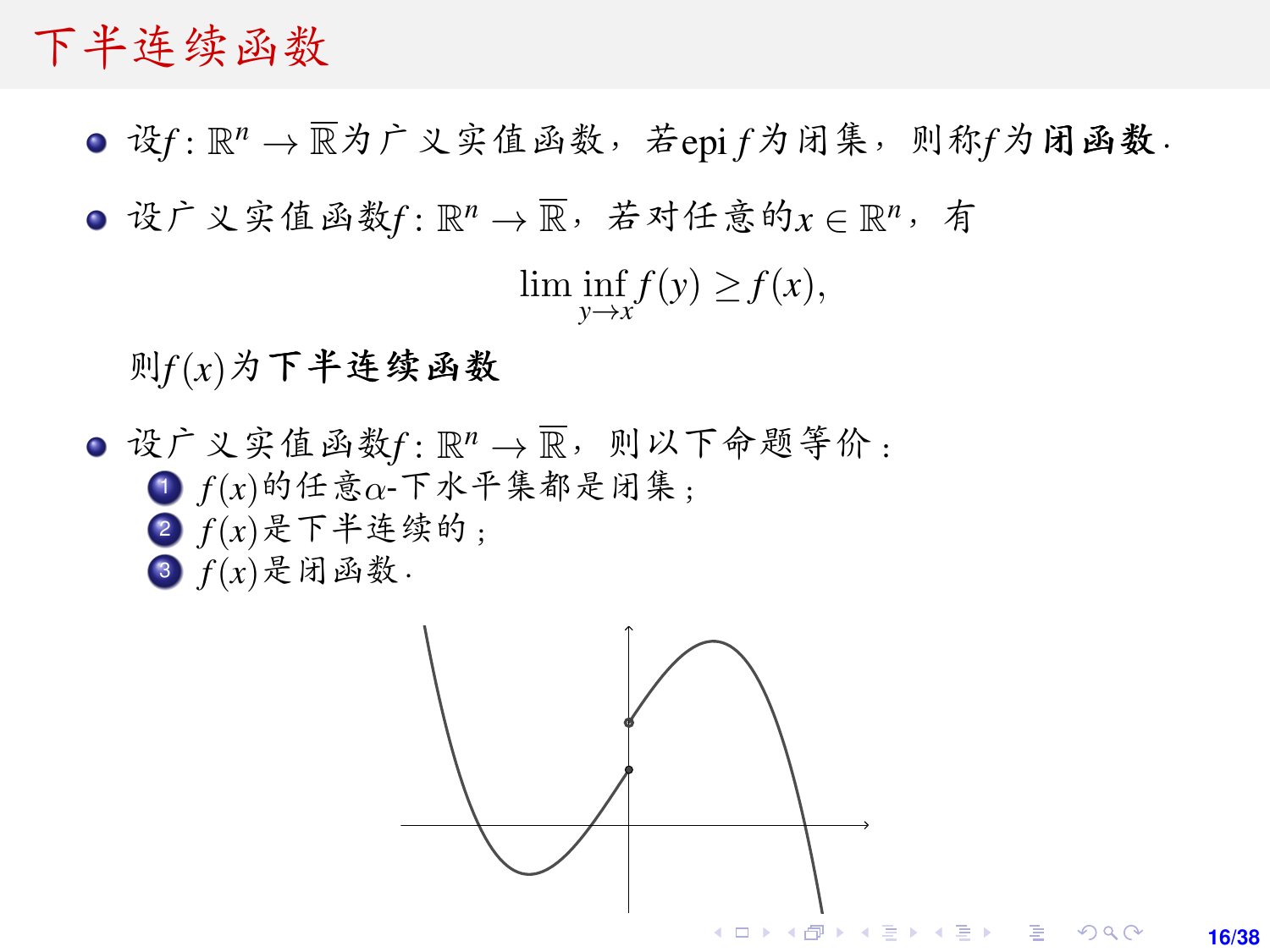# Epigraph and sublevel set

<span id="page-16-0"></span> $\alpha$ -sublevel set of  $f : \mathbb{R}^n \to \mathbb{R}$ :

 $C_{\alpha} = \{x \in \text{dom } f | f(x) \leq \alpha\}$ 

sublevel sets of convex functions are convex (converse is false) sublevel sets of convex functions are convex (converse is false)

**epigraph** of  $f : \mathbb{R}^n \to \mathbb{R}$ :

$$
epi f = \{(x, t) \in \mathbb{R}^{n+1} | x \in dom f, f(x) \le t\}
$$

 $f$  **is convex if and only if**  $\mathrm{epi}\, f$  **is a convex set** 

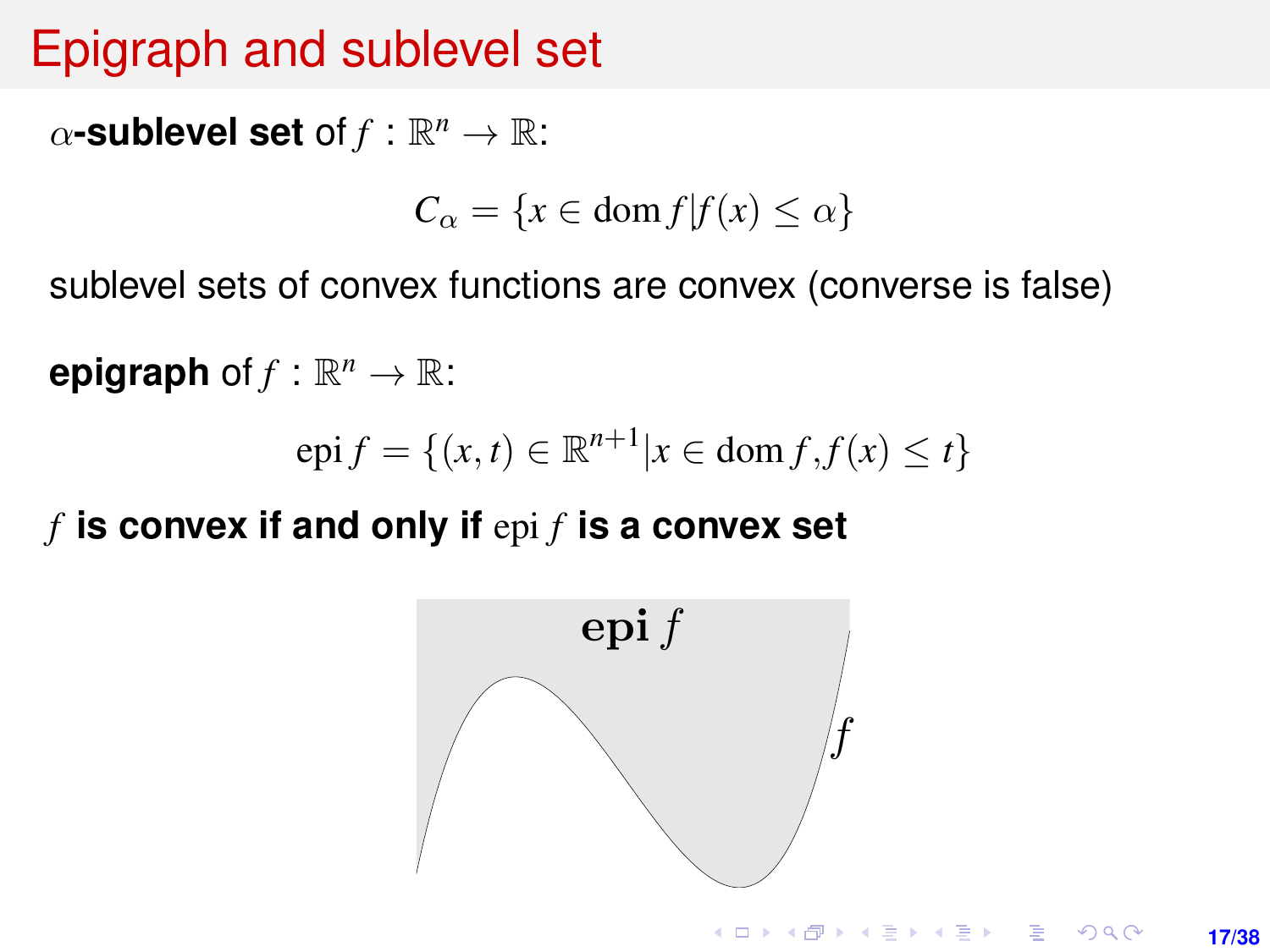<span id="page-17-0"></span>A mapping  $F: \mathbb{R}^n \to \mathbb{R}^n$  is monotone if

$$
\langle F(x)-F(y), x-y\rangle \geq 0, \qquad x, y \in \mathbb{R}^n.
$$

A mapping  $F: \mathbb{R}^n \to \mathbb{R}^n$  is uniformly monotone if there exists a constant  $c > 0$  such that

$$
\langle F(x)-F(y), x-y\rangle \ge c||x-y||^2, \qquad x, y \in \mathbb{R}^n.
$$

Suppose that  $f(x): \mathbb{R}^n \to \mathbb{R}$  is differentiable, then  $f(x)$  is convex if and only if  $\nabla f(x)$  is monotone.

**18/38**

KO KARK KEK LE KORA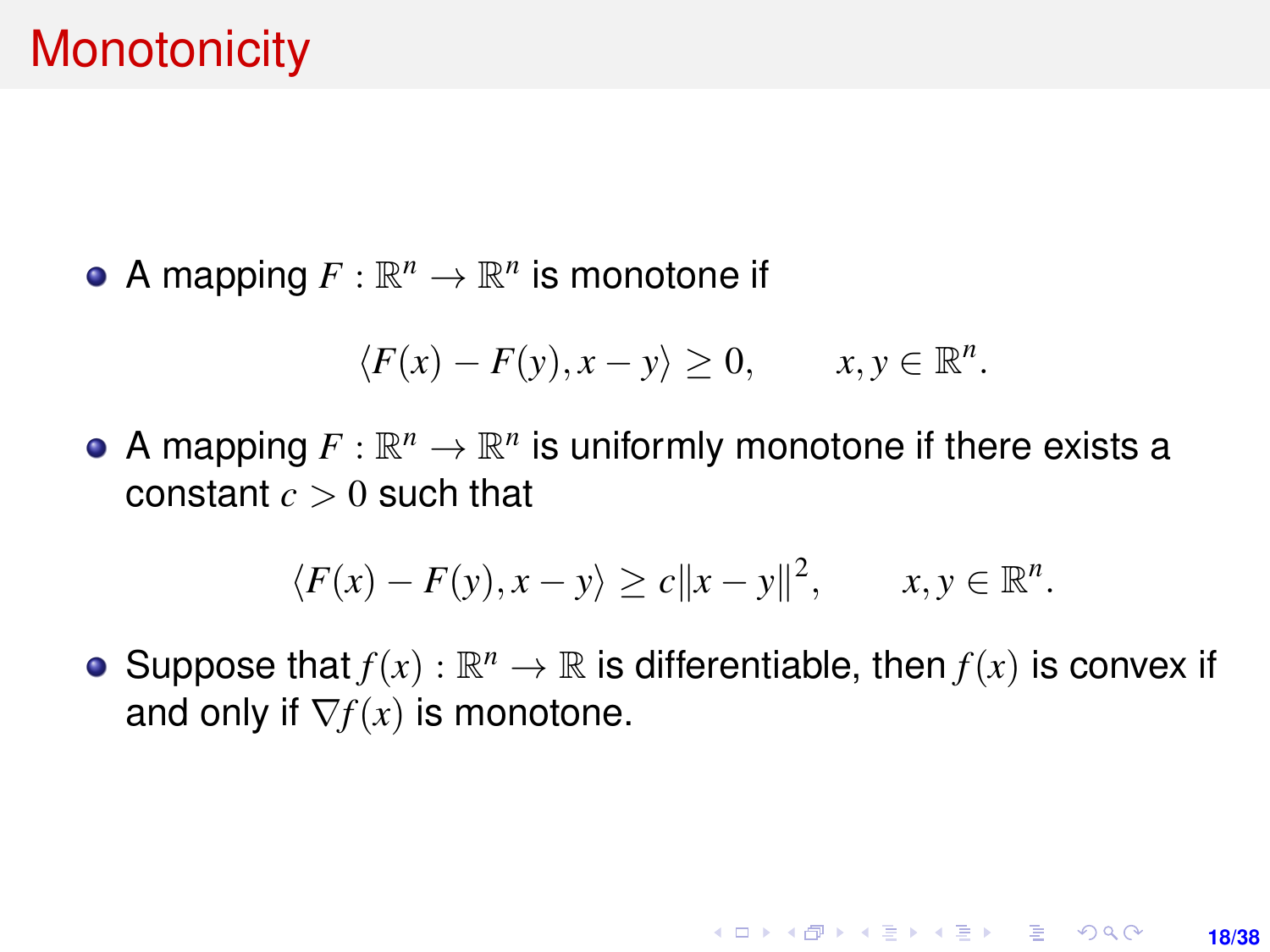## Jensen's inequality

**basic inequality:** if *f* is convex, then for  $0 \le \theta \le 1$ ,

$$
f(\theta x + (1 - \theta)y) \le \theta f(x) + (1 - \theta)f(y)
$$

**extension**: if *f* is convex, then

 $f(\mathbf{E}z) \leq \mathbf{E}f(z)$ 

for any random variable *z*

basic inequality is special case with discrete distribution

$$
prob(z = x) = \theta, \quad prob(z = y) = 1 - \theta
$$

**KORKARK KERKER DRAM 19/38**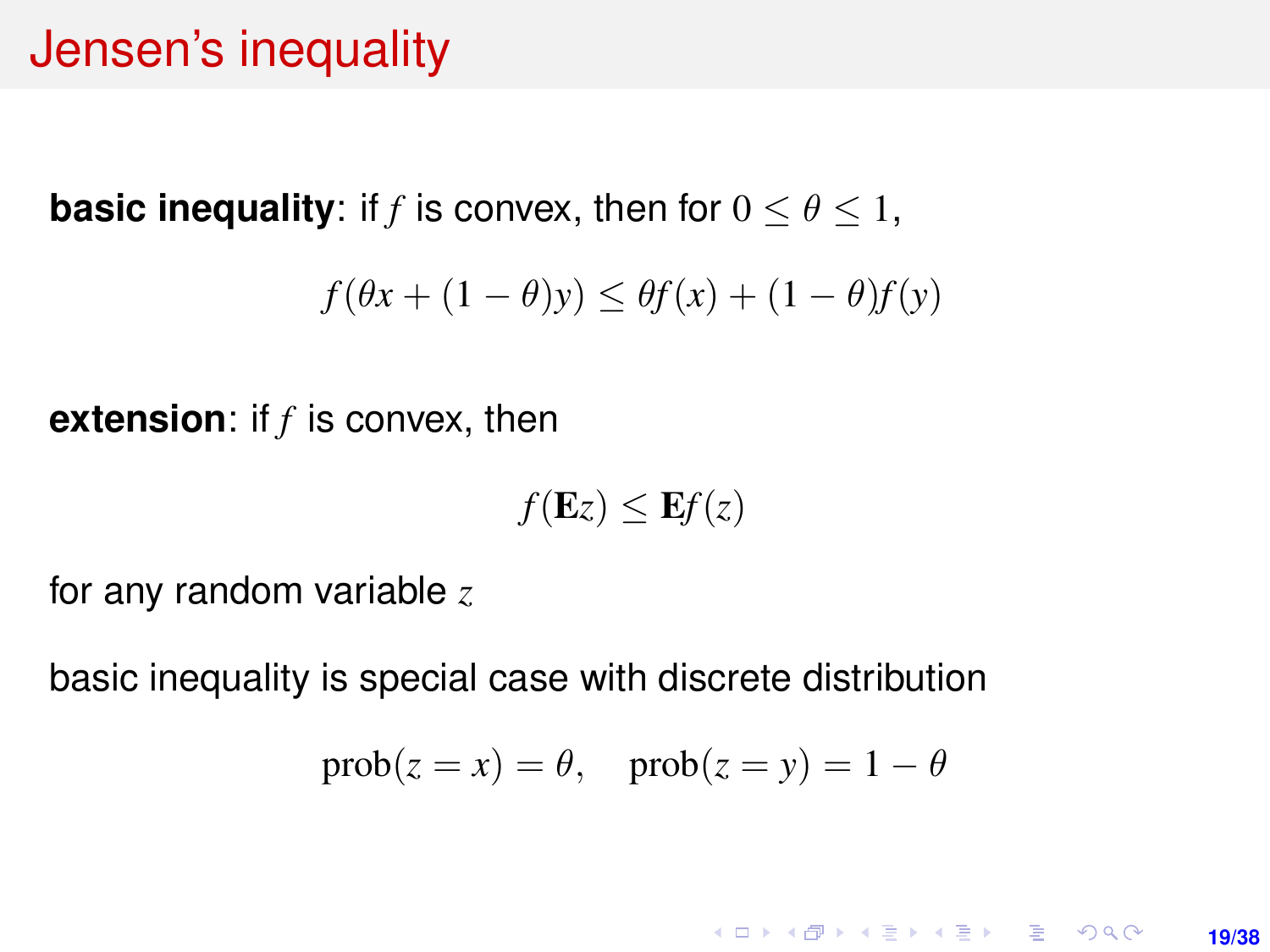### Operations that preserve convexity

practical methods for establishing convexity of a function

- <sup>1</sup> verify definition (often simplified by restricting to a line)
- 2 for twice differentiable functions, show  $\nabla^2 f(x) \succeq 0$
- **3** show that *f* is obtained from simple convex functions by operations that preserve convexity
	- nonnegative weighted sum
	- composition with affine function
	- pointwise maximum and supremum
	- composition
	- **•** minimization
	- perspective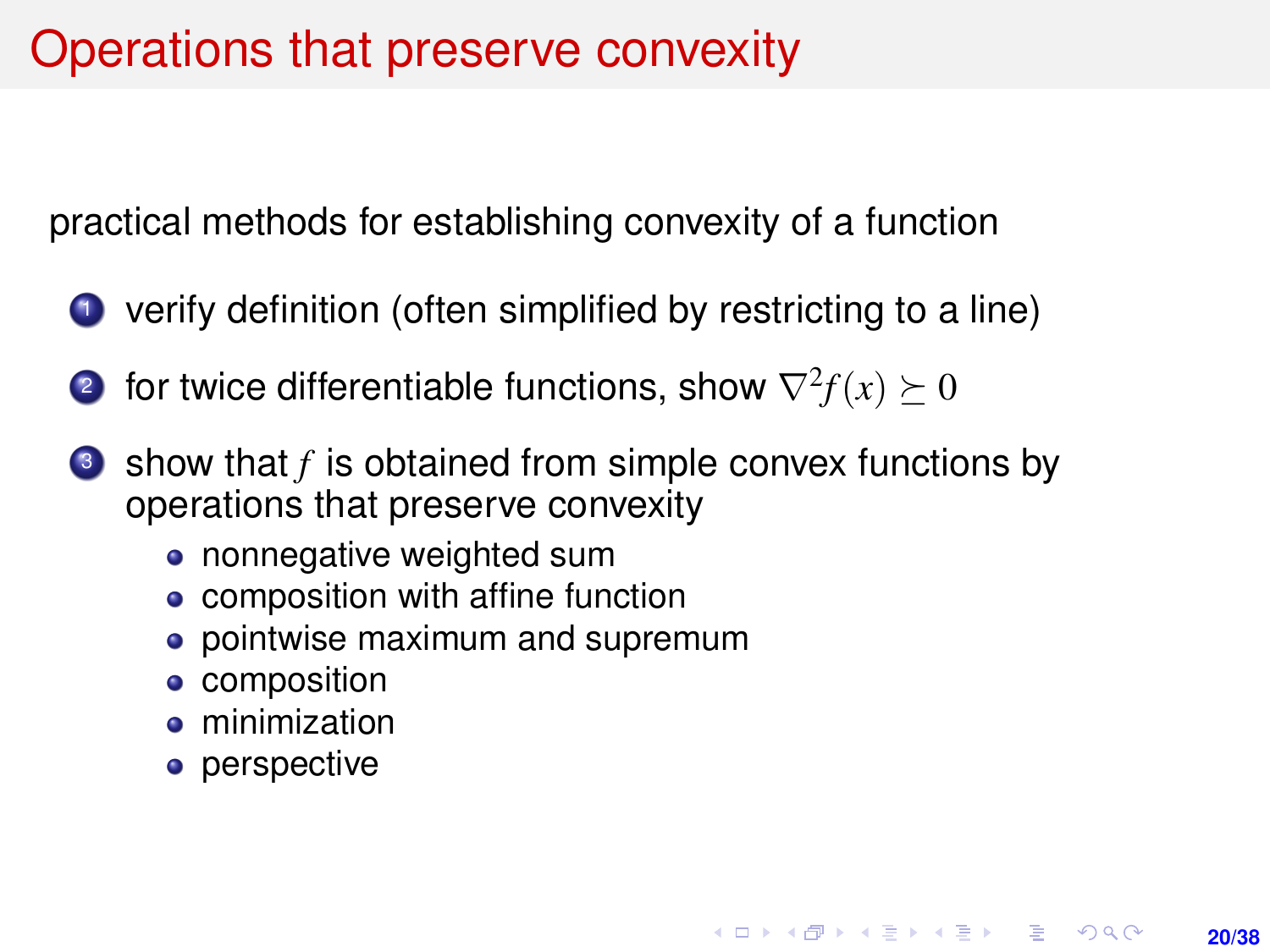# Positive weighted sum & composition with affine function

**nonnegative multiple**:  $\alpha f$  is convex if *f* is convex,  $\alpha > 0$ 

**sum**:  $f_1 + f_2$  convex if  $f_1, f_2$  convex (extends to infinite sums, integrals) **composition with affine function:**  $f(Ax + b)$  is convex if *f* is convex

### **examples**

• log barrier for linear inequalities

$$
f(x) = -\sum_{i=1}^{m} \log(b_i - a_i^T x), \quad \text{dom } f = \{x | a_i^T x < b_i, i = 1, ..., m\}
$$

• (any) norm of affine function:  $f(x) = ||Ax + b||$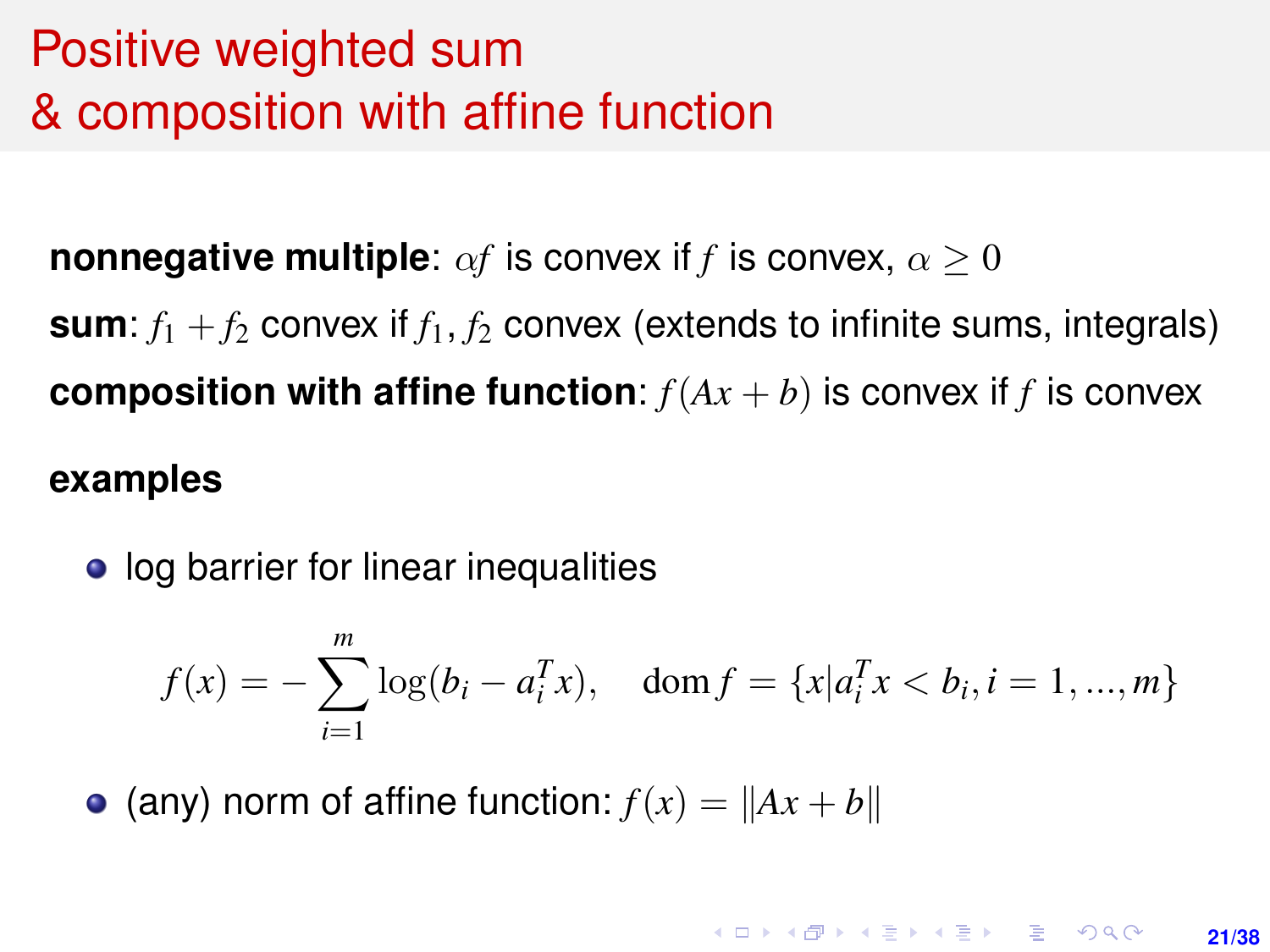### Pointwise maximum

if  $f_1, ..., f_m$  are convex, then  $f(x) = \max\{f_1(x), ..., f_m(x)\}\)$  is convex

### **examples**

- piecewise-linear function:  $f(x) = \max_{i=1,\dots,m} (a_i^T x + b_i)$  is convex
- sum of *r* largest components of  $x \in \mathbb{R}^n$ :

$$
f(x) = x_{[1]} + x_{[2]} + \cdots + x_{[r]}
$$

is convex (*x*[*i*] is *i*th largest component of *x*) proof:

$$
f(x) = \max\{x_{i_1} + x_{i_2} + \cdots + x_{i_r} | 1 \leq i_1 < i_2 < \cdots < i_r \leq n\}
$$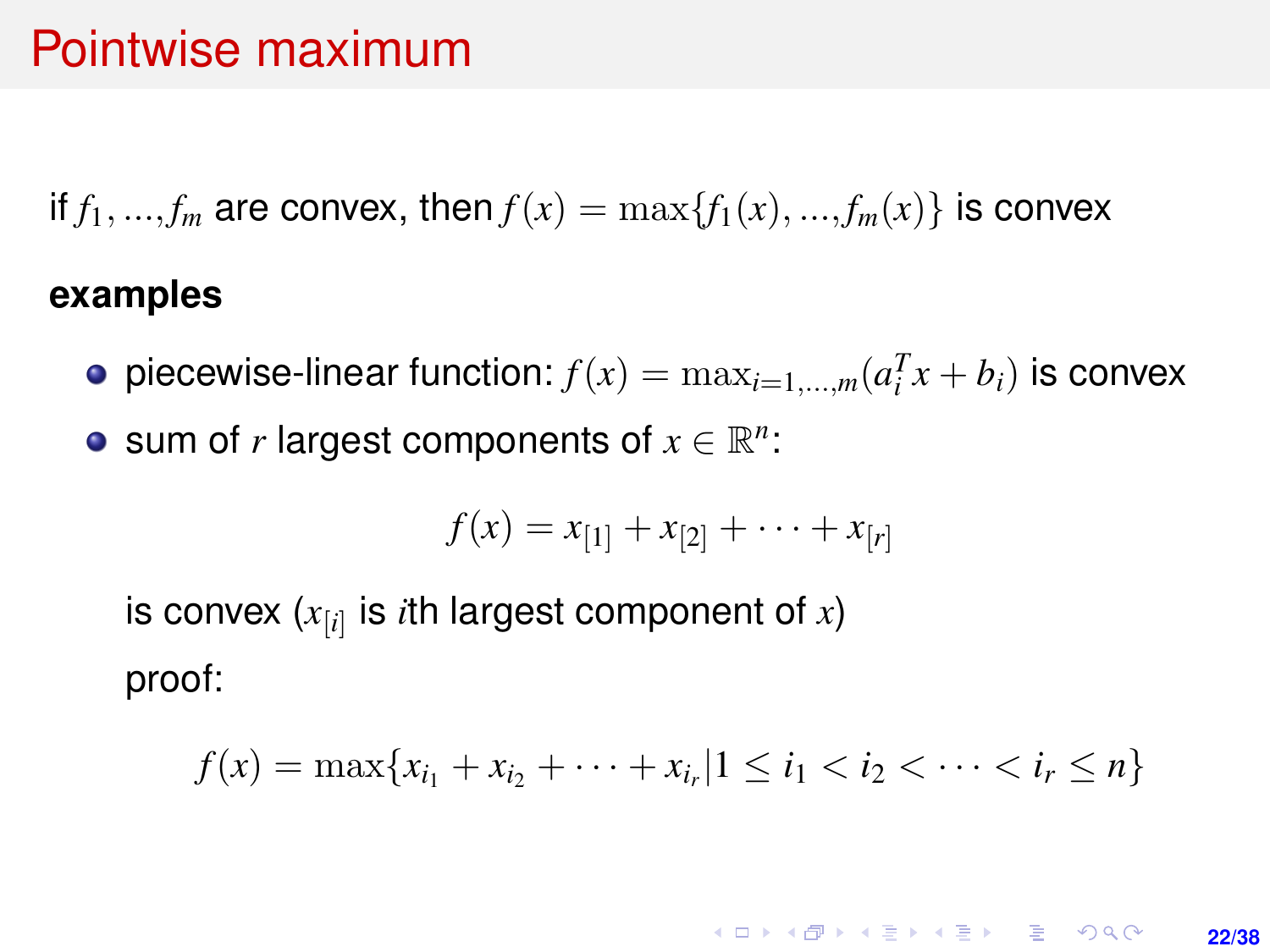### Pointwise supremum

if  $f(x, y)$  is convex in *x* for each  $y \in A$ , then

$$
g(x) = \sup_{y \in \mathcal{A}} f(x, y)
$$

is convex

#### **examples**

support function of a set  $C$  :  $S_C(x) = \sup_{y \in C} y^T x$  is convex

**o** distance to farthest point in a set C :

$$
f(x) = \sup_{y \in C} ||x - y||
$$

maximum eigenvalue of symmetric matrix: for  $X \in \mathbb{S}^n$ ,

$$
\lambda_{\max}(X) = \sup_{\|y\|_2 = 1} y^T X y
$$

**23/38**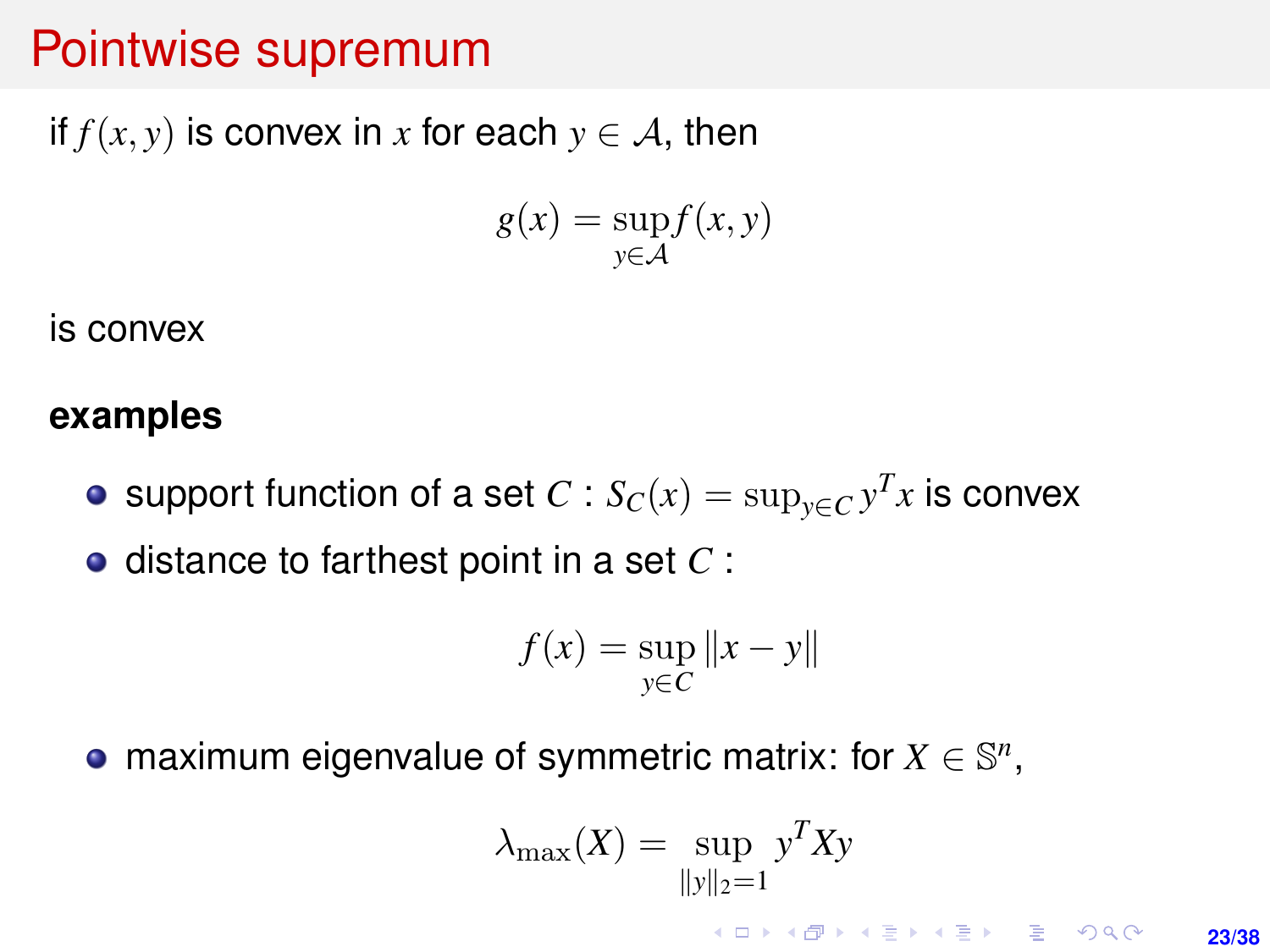### Composition with scalar functions

composition of  $g : \mathbb{R}^n \to \mathbb{R}$  and  $h : \mathbb{R} \to \mathbb{R}$ :

 $f(x) = h(g(x))$ 

*f* is convex if *g* convex, *h* convex,  $\tilde{h}$  nondecreasing  $g$  concave, *h* convex,  $\tilde{h}$  nonincreasing

• proof (for  $n = 1$ , differentiable g, h)

$$
f''(x) = h''(g(x))g'(x)^{2} + h'(g(x))g''(x)
$$

**o** note: monotonicity must hold for extended-value extension h

#### **examples**

- $\bullet$  exp  $g(x)$  is convex if g is convex
- $\bullet$  1/*g*(*x*) is convex if *g* is concave and positive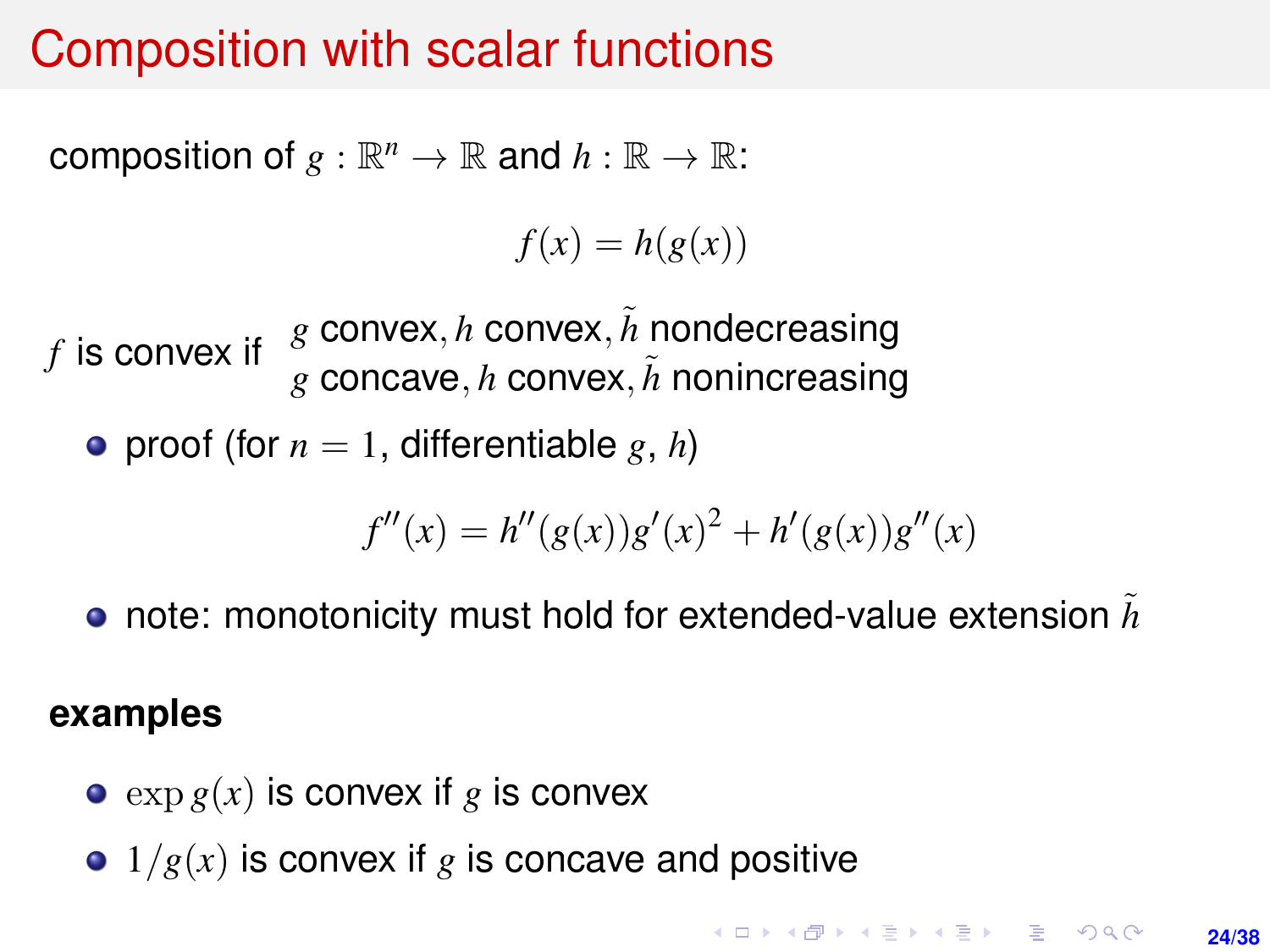### Vector composition

composition of  $g: \mathbb{R}^n \to \mathbb{R}^k$  and  $h: \mathbb{R}^k \to \mathbb{R}$ :

$$
f(x) = h(g(x)) = h(g_1(x), g_2(x), ..., g_k(x))
$$

*f* is convex if  $g_i$  convex, *h* convex,  $\tilde{h}$  nondecreasing in each argument  $g_i$  concave, *h* convex,  $\tilde{h}$  nnonincreasing in each argument proof (for  $n = 1$ , differentiable g, h)

$$
f''(x) = g'(x)^T \nabla^2 h(g(x)) g'(x) + \nabla h(g(x))^T g''(x)
$$

#### **examples**

 $\sum_{i=1}^{m} \log g_i(x)$  is concave if  $g_i$  are concave and positive  $\log \sum_{i=1}^{m} \exp g_i(x)$  is convex if  $g_i$  are convex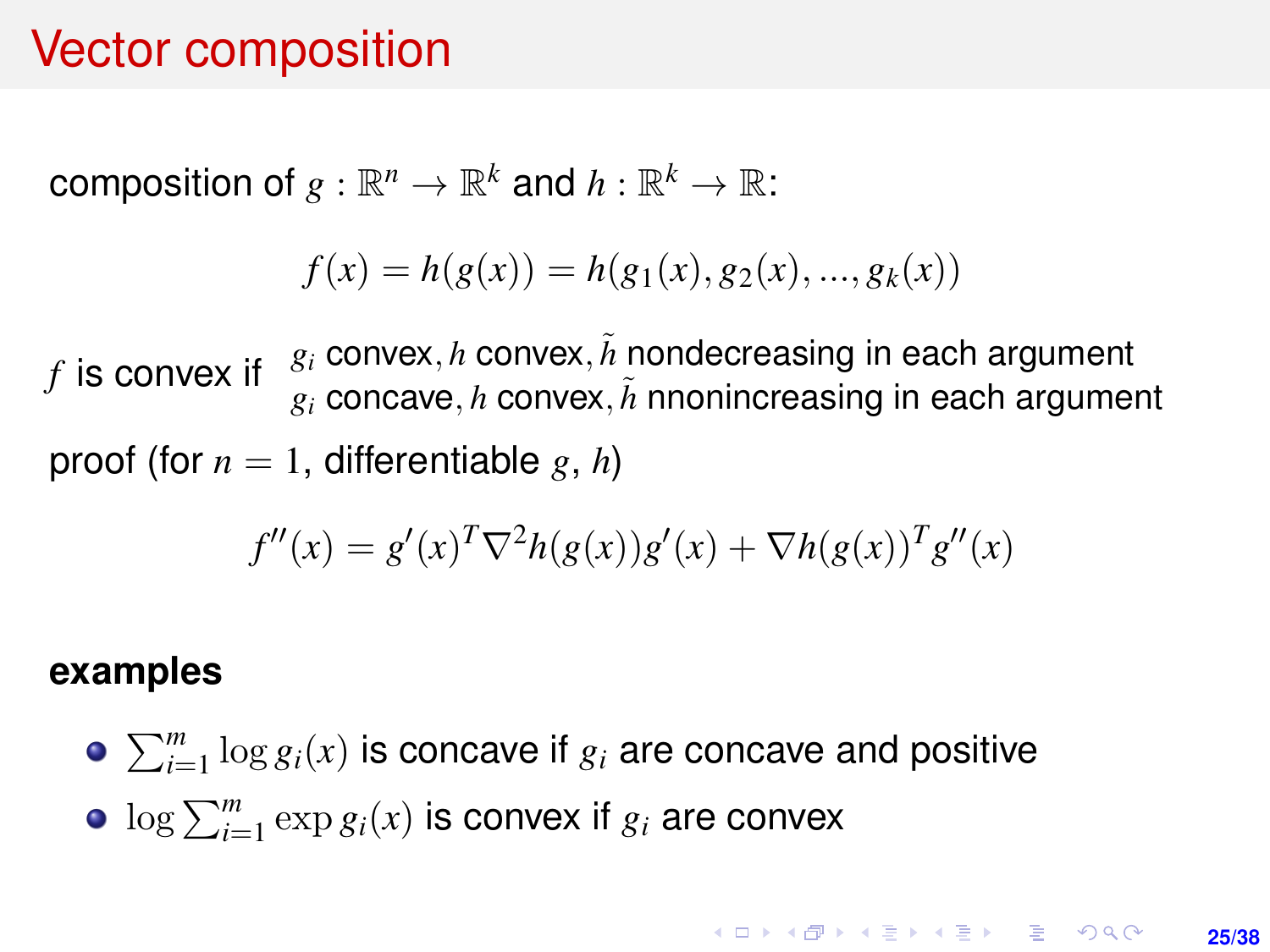### Minimization

### if  $f(x, y)$  is convex in  $(x, y)$  and C is a convex set, then

$$
g(x) = \inf_{y \in C} f(x, y)
$$

is convex

#### **examples**

$$
\bullet \ f(x, y) = x^T A x + 2x^T B y + y^T C y \text{ with}
$$

$$
\left[\begin{array}{cc} A & B \\ B^T & C \end{array}\right] \succeq 0, \quad C \succ 0
$$

minimizing over *y* gives  $g(x) = \inf_y f(x, y) = x^T (A - BC^{-1}B^T)x$ *g* is convex, hence Schur complement  $A - BC^{-1}B^T ≥ 0$ 

 $\bullet$  distance to a set: dist(*x*, *S*) = inf<sub>*v*∈*S*</sub> ||*x* − *y*|| is convex if *S* is convex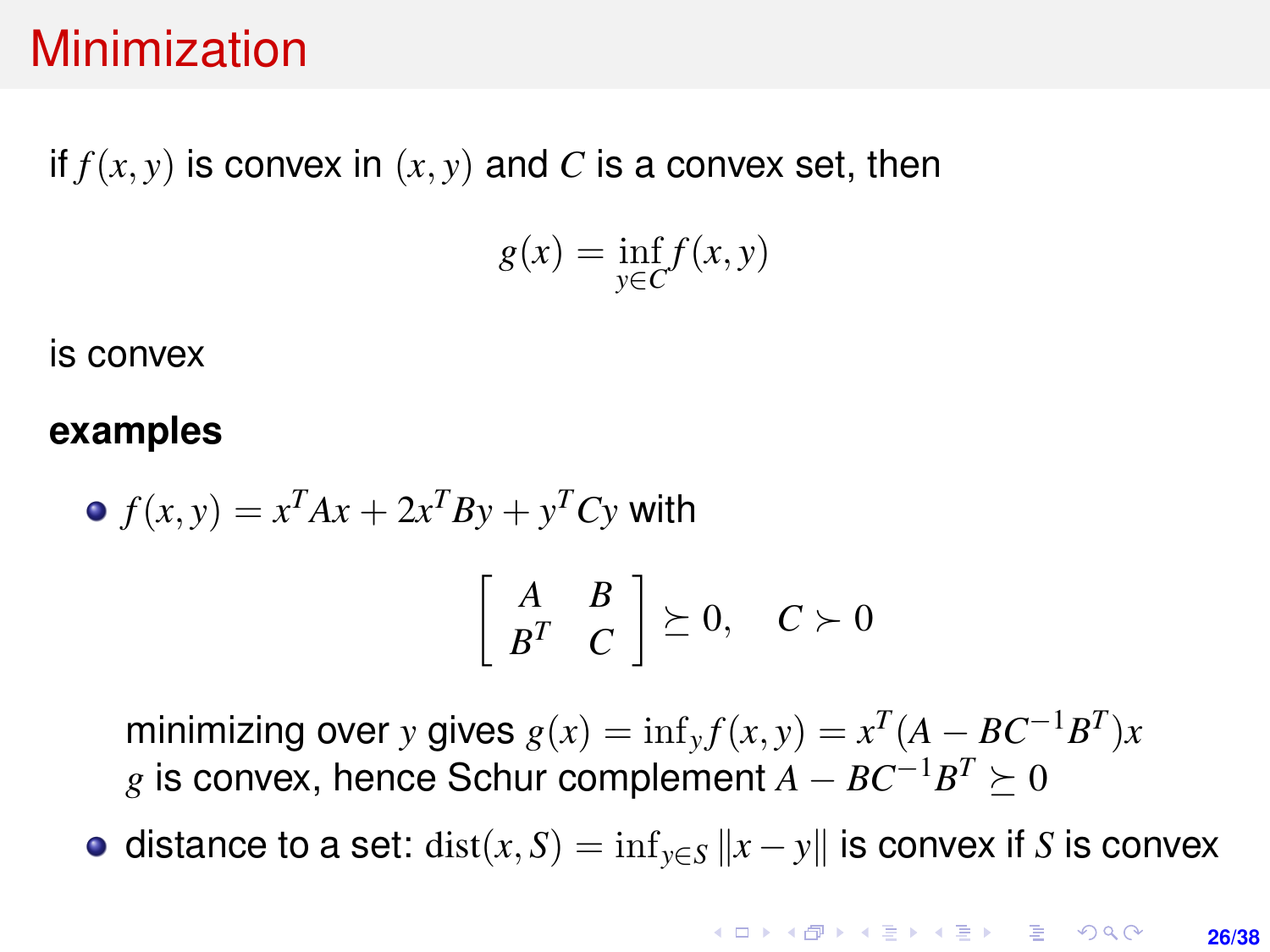### **Perspective**

### the **perspective** of a function  $f : \mathbb{R}^n \to \mathbb{R}$  is the function  $g:\mathbb{R}^n\times\mathbb{R}\to\mathbb{R}$ ,

 $g(x, t) = tf(x/t), \text{ dom } g = \{(x, t) | x/t \in \text{dom } f, t > 0 \}$ 

*g* is convex if *f* is convex

### **examples**

- $f(x) = x^T x$  is convex; hence  $g(x,t) = x^T x/t$  is convex for  $t > 0$
- negative logarithm  $f(x) = -\log x$  is convex; hence relative entropy  $g(x,t) = t \log t - t \log x$  is convex on  $\mathbb{R}^2_{++}$
- if *f* is convex, then

$$
g(x) = (cT x + d)f ((Ax + b)/(cT x + d))
$$

is convex on  $\{x|c^T x + d > 0, (Ax + b)/(c^T x + d) \in \text{dom } f\}$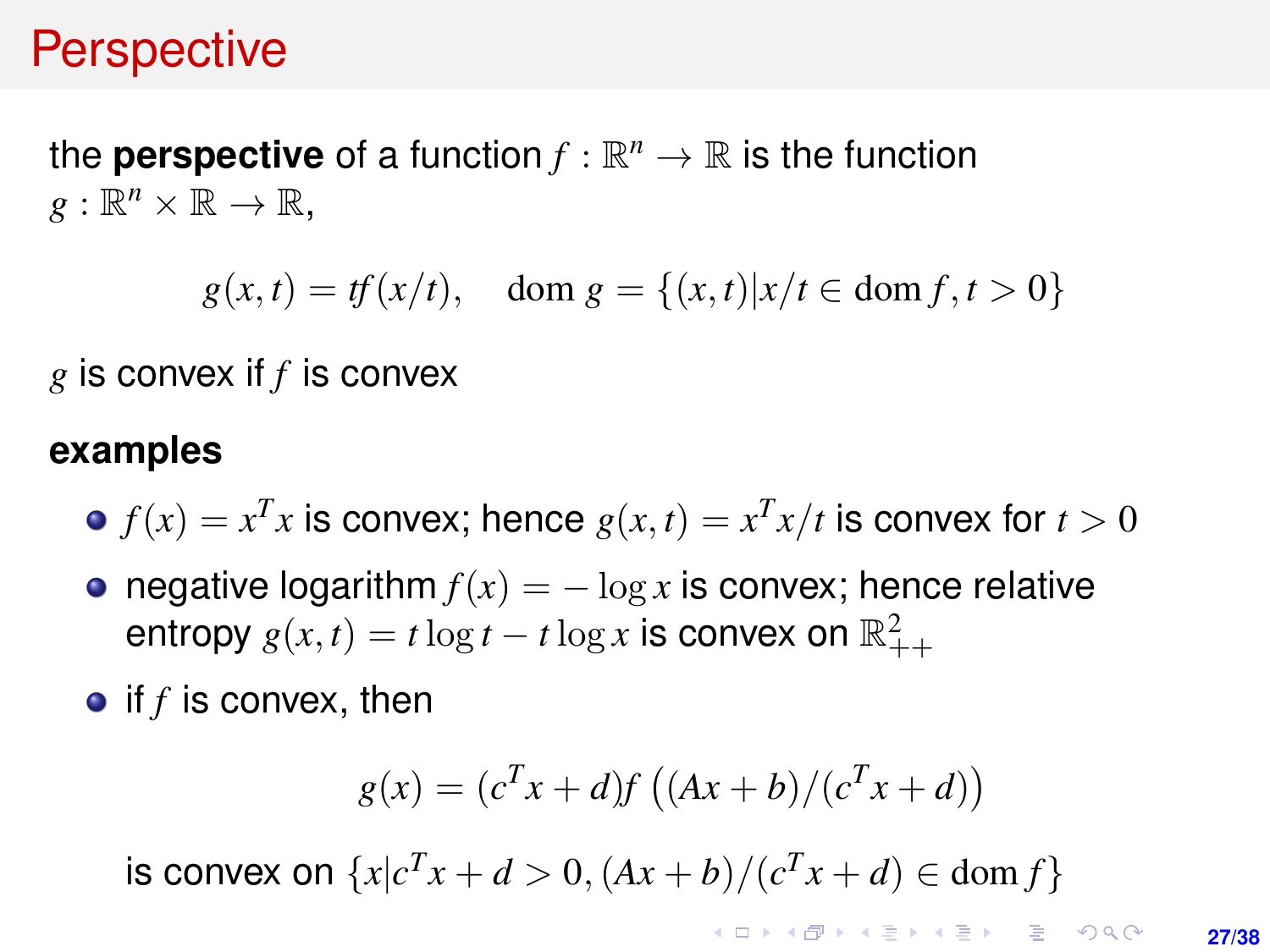## The conjugate function

the **conjugate** of a function *f* is

$$
f^*(y) = \sup_{x \in \text{dom } f} (y^T x - f(x))
$$

*f* ∗ is convex (even if *f* is not)

will be useful in chapter 5 x∈dom f

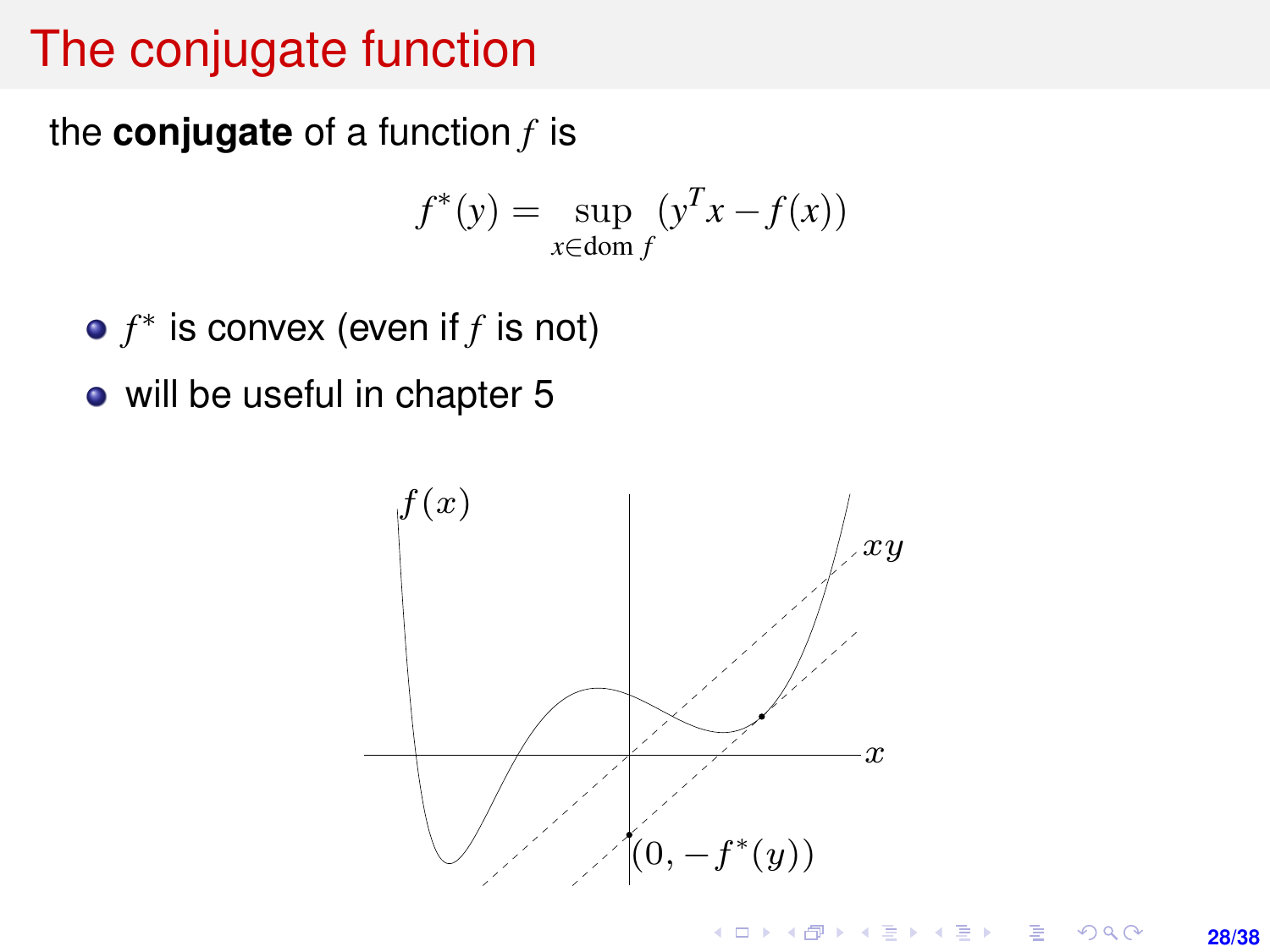#### <span id="page-28-0"></span>**examples**

• negative logarithm  $f(x) = -\log x$ 

$$
f^*(y) = \sup_{x>0} (xy + \log x)
$$
  
= 
$$
\begin{cases} -1 - \log(-y) & y < 0 \\ \infty & \text{otherwise} \end{cases}
$$

strictly convex quadratic  $f(x) = (1/2)x^T Q x$  with  $Q \in \mathbb{S}_{++}^n$ 

$$
f^*(y) = \sup_x (y^T x - (1/2)x^T Q x)
$$
  
=  $\frac{1}{2} y^T Q^{-1} y$ 

K ロ X x (倒 X X 至 X X 至 X → ① N Q Q → **29/38**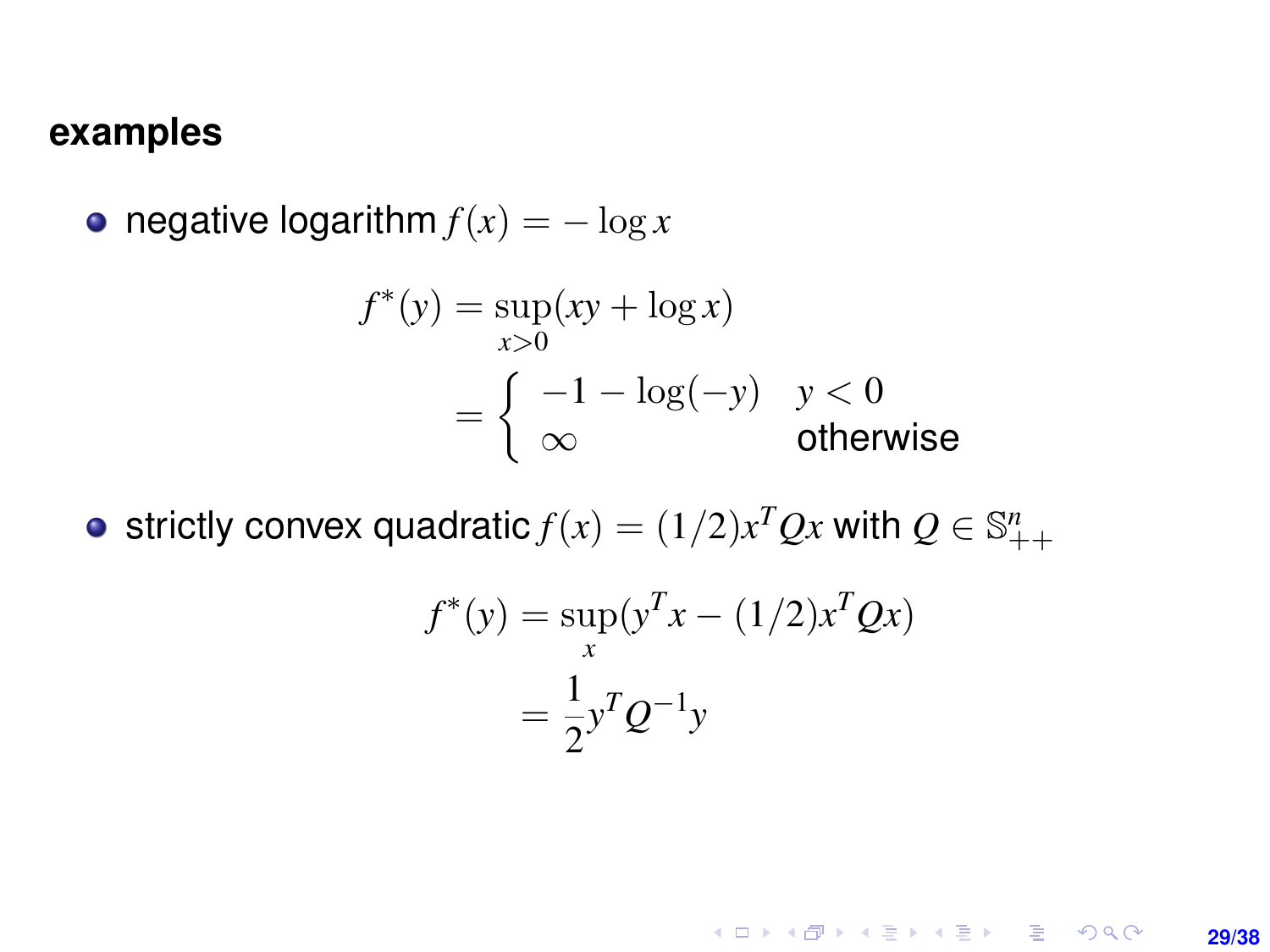### <span id="page-29-0"></span>Quasiconvex functions

 $f : \mathbb{R}^n \to \mathbb{R}$  is quasiconvex if  $\text{dom } f$  is convex and the sublevel sets

$$
S_{\alpha} = \{ x \in \text{dom } f | f(x) \le \alpha \}
$$

are convex for all  $\alpha$ 



• f is quasiconcave if −f is quasiconvex *f* is quasiconcave if −*f* is quasiconvex

• f is quasilinear if it is quasiconvex an[d q](#page-28-0)[u](#page-30-0)[a](#page-28-0)[sic](#page-29-0)[o](#page-30-0)[nc](#page-0-0)[a](#page-37-0)[ve](#page-0-0) *f* is quasilinear if it is quasiconvex and quasiconcave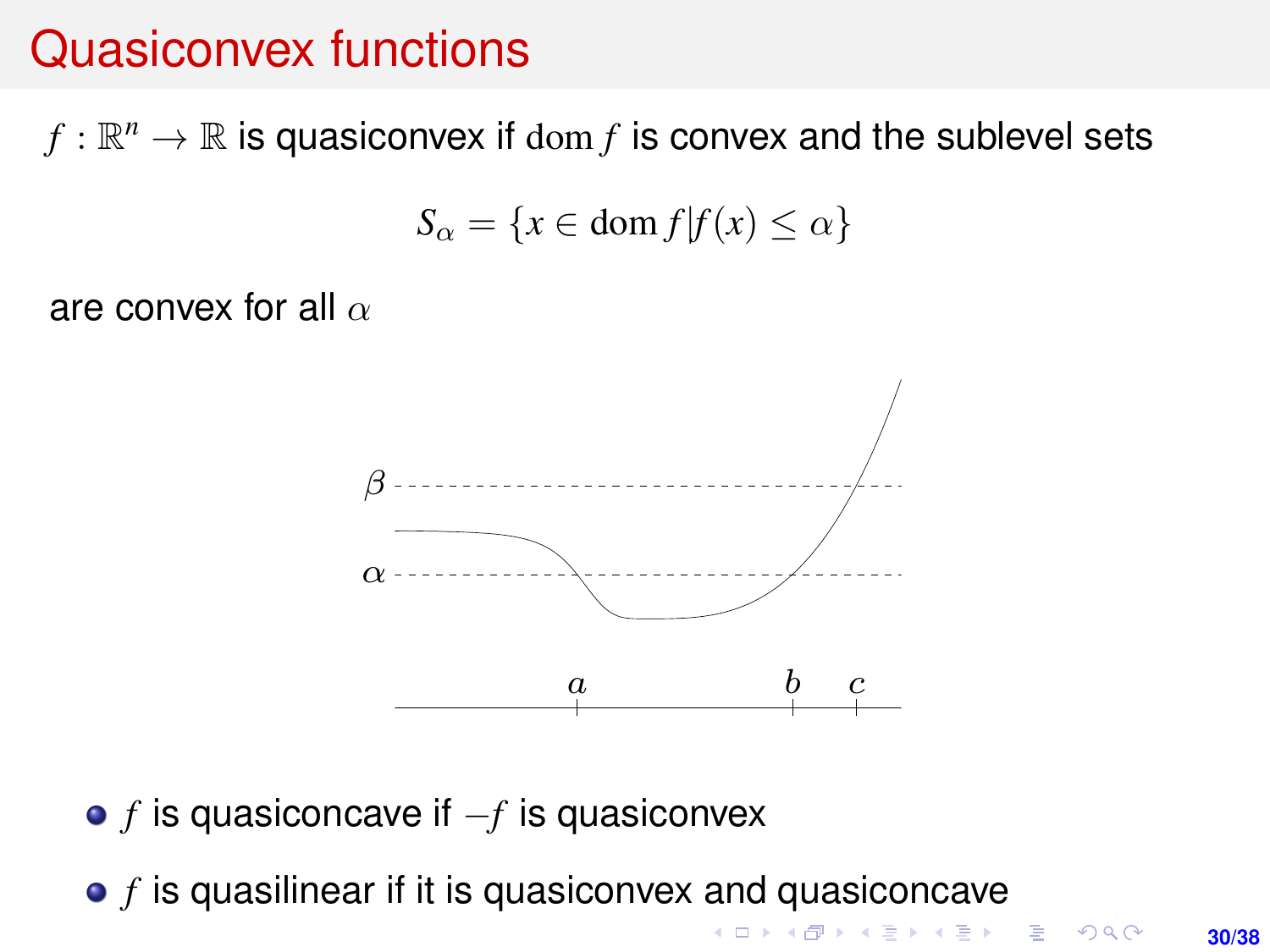## <span id="page-30-0"></span>Examples

- $\sqrt{|x|}$  is quasiconvex on R
- ceil $(x) = \inf\{z \in \mathbb{Z} | z \geq x\}$  is quasilinear
- $\bullet$  log x is quasilinear on  $\mathbb{R}_{++}$
- $f(x_1,x_2)=x_1x_2$  is quasiconcave on  $\mathbb{R}^2_{++}$
- **•** linear-fractional function

$$
f(x) = \frac{a^T x + b}{c^T x + d}, \quad \text{dom } f = \{x | c^T x + d > 0\}
$$

is quasilinear

**o** distance ratio

$$
f(x) = \frac{\|x - a\|_2}{\|x - b\|_2}, \quad \text{dom}\, f = \{x \mid \|x - a\|_2 \le \|x - b\|_2\}
$$

is quasiconvex

**KORKARK A BIK BIKA A GA A GA A GA A BIKA A BIKA A BIKA A BIKA A BIKA A BIKA A BIKA A BIKA A BIKA A BIKA A BIKA 31/38**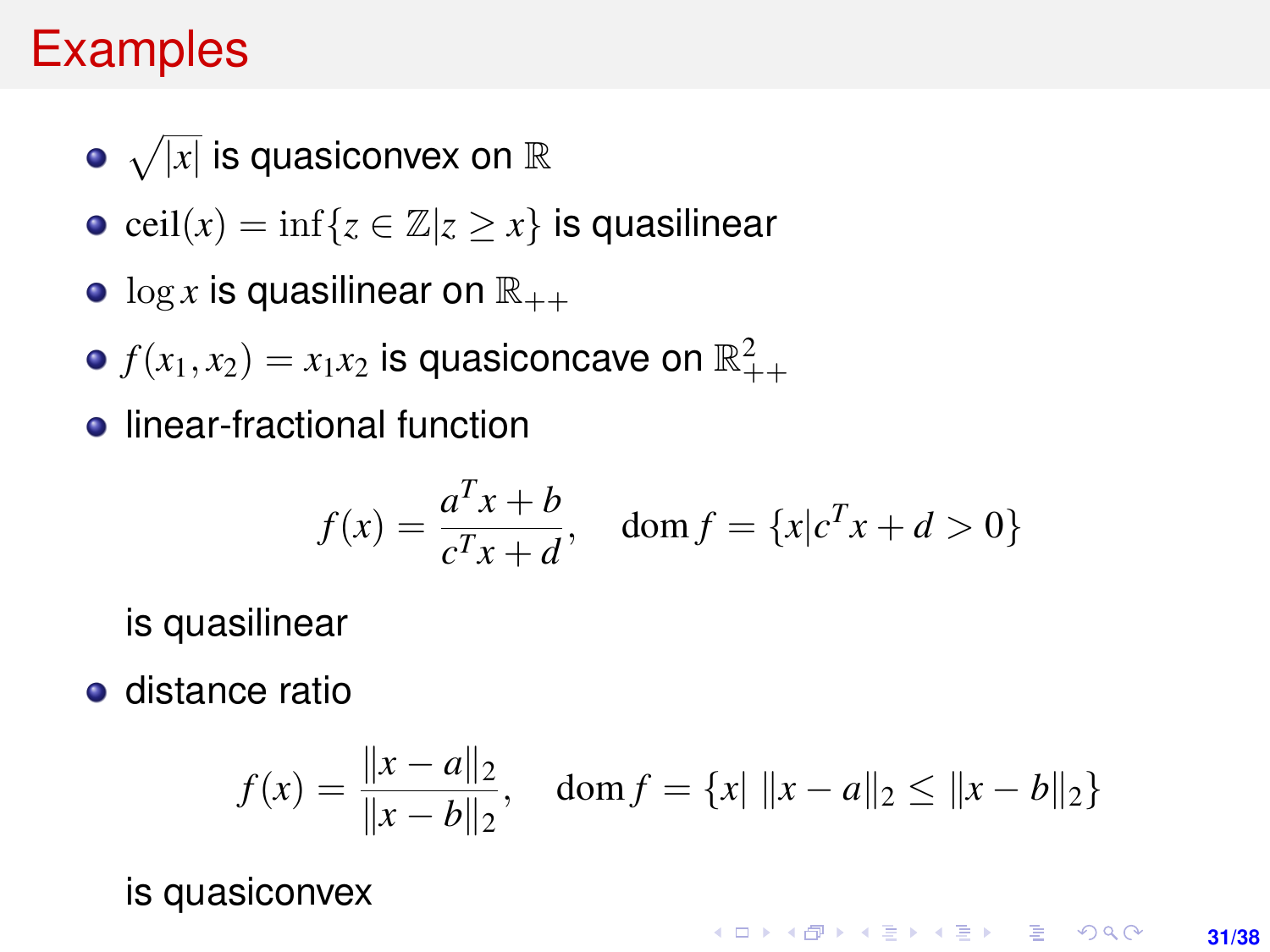#### <span id="page-31-0"></span>**internal rate of return**

- cash flow  $x = (x_0, ..., x_n)$ ;  $x_i$  is payment in period *i* (to us if  $x_i > 0$ )
- we assume  $x_0 < 0$  and  $x_0 + x_1 + \cdots + x_n > 0$
- present value of cash flow *x*, for interest rate *r*:

$$
PV(x,r) = \sum_{i=0}^{n} (1+r)^{-i}x_i
$$

• internal rate of return is smallest interest rate for which  $PV(x, r) = 0$ :

$$
IRR(x) = \inf\{r \ge 0 | PV(x, r) = 0\}
$$

IRR is quasiconcave: superlevel set is intersection of open halfspaces

$$
\text{IRR}(x) \ge R \quad \Longleftrightarrow \quad \sum_{i=0}^{n} (1+r)^{-i} x_i > 0 \text{ for } 0 \le r < R
$$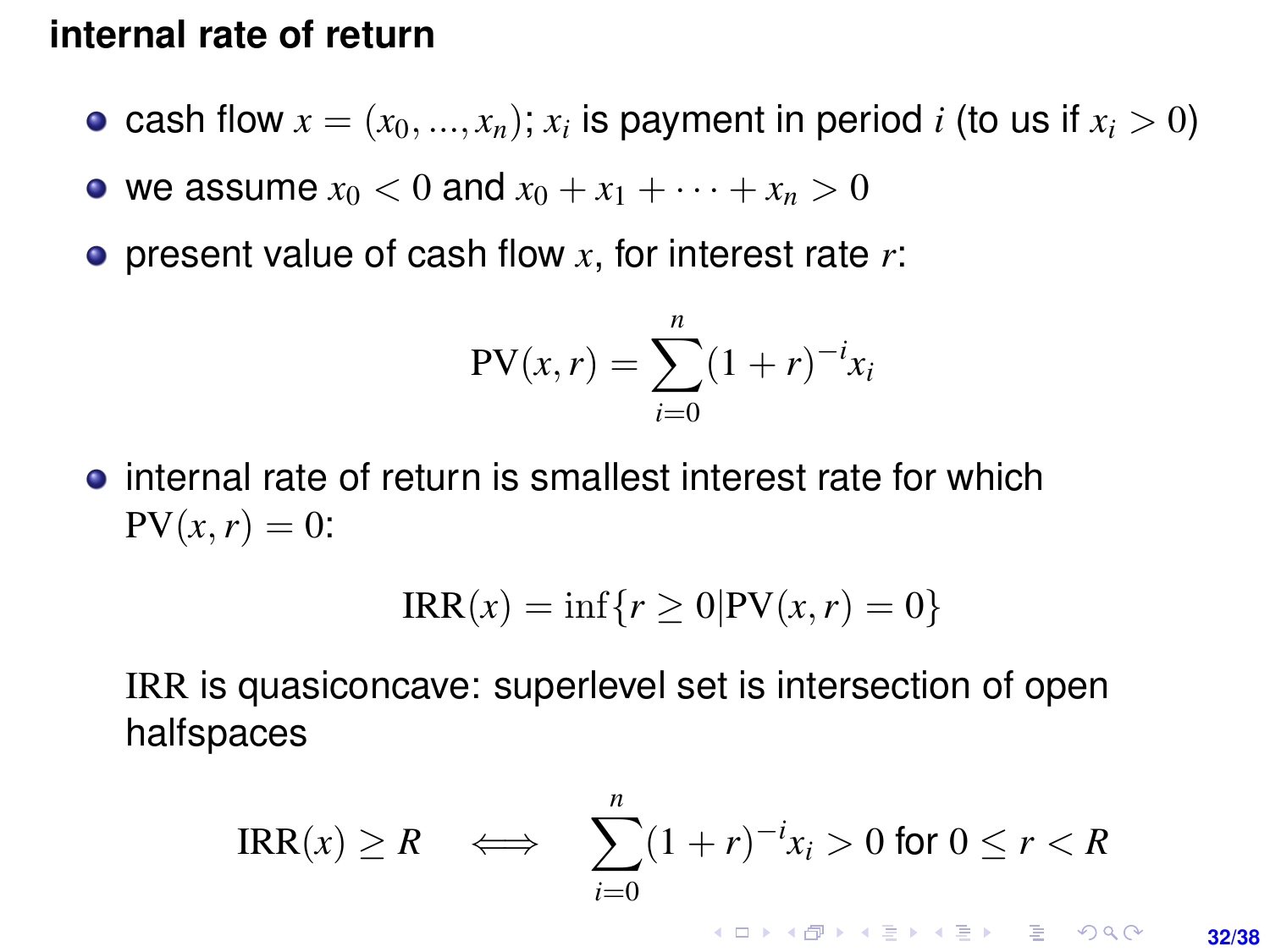# **Properties** and  $\mathbf{p}$  and  $\mathbf{p}$  and  $\mathbf{p}$

# <span id="page-32-0"></span>**modified Jensen inequality**: for quasiconvex  $f$

$$
0 \le \theta \le 1 \quad \implies \quad f(\theta x + (1 - \theta)y) \le \max\{f(x), f(y)\}
$$

first-order condition: differentiable  $f$  with cvx domain is quasiconvex iff

$$
f(y) \le f(x) \implies \nabla f(x)^T (y - x) \le 0
$$



sums of quasiconvex functions are not nec[ess](#page-31-0)[ar](#page-33-0)[il](#page-31-0)[y](#page-32-0) [q](#page-33-0)[u](#page-0-0)[asi](#page-37-0)[co](#page-0-0)[n](#page-37-0)[ve](#page-0-0)[x](#page-37-0) **sums** of quasiconvex functions are not necessarily quasiconvex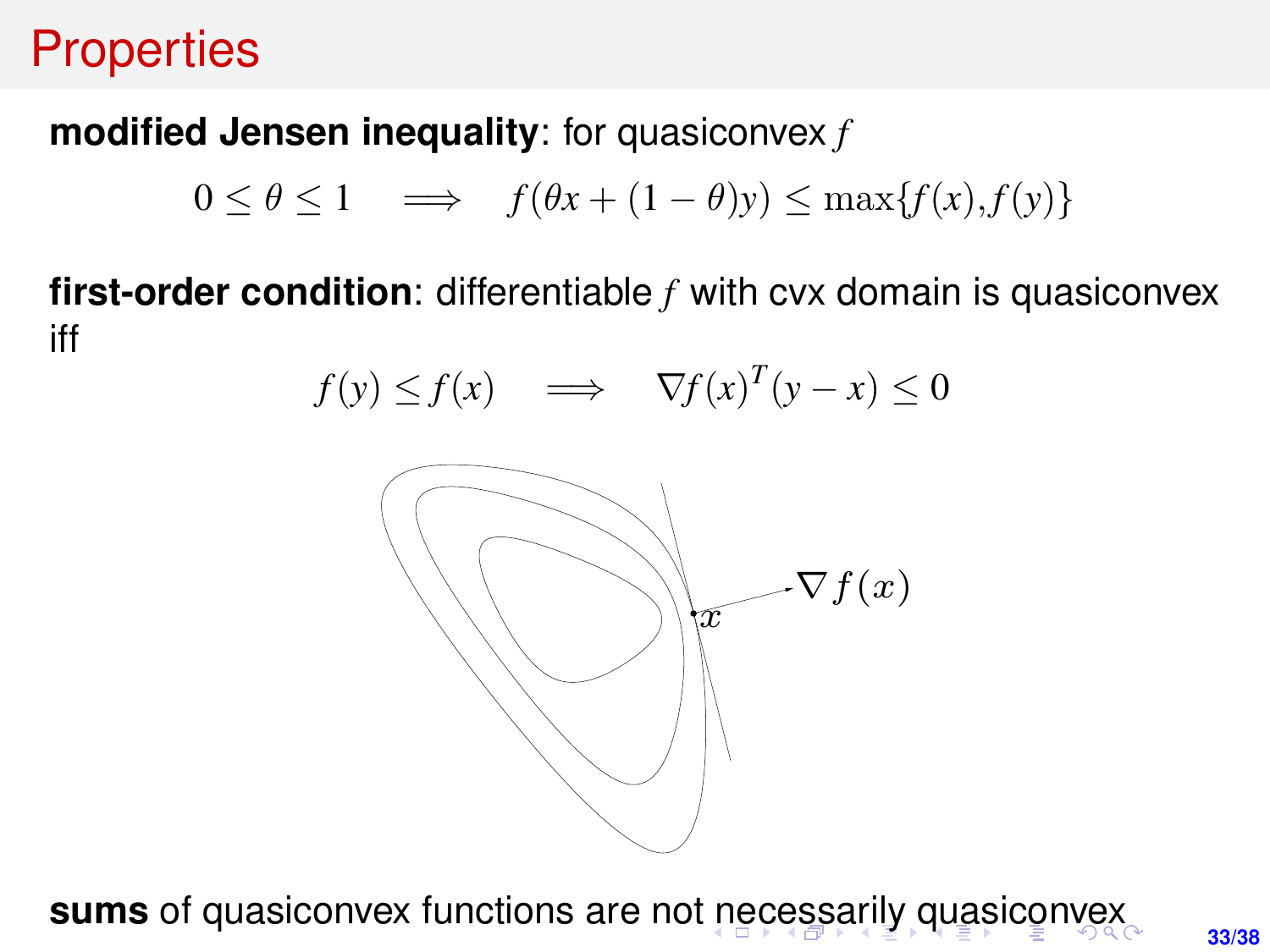### <span id="page-33-0"></span>Log-concave and log-convex functions

a positive function *f* is log-concave if log *f* is concave:

$$
f(\theta x + (1 - \theta)y) \ge f(x)^{\theta} f(y)^{1-\theta}
$$
 for  $0 \le \theta \le 1$ 

*f* is log-convex if log *f* is convex

- powers:  $x^a$  on  $\mathbb{R}_{++}$  is log-convex for  $a \leq 0$ , log-concave for  $a \geq 0$
- many common probability densities are log-concave, *e*.*g*., normal:

$$
f(x) = \frac{1}{\sqrt{(2\pi)^n \det \Sigma}} e^{-\frac{1}{2}(x-\bar{x})^T \Sigma^{-1} (x-\bar{x})}
$$

**• cumulative Gaussian distribution function**  $\Phi$  **is log-concave** 

$$
\Phi(x) = \frac{1}{\sqrt{2\pi}} \int_{-\infty}^{x} e^{-u^2/2} du
$$

**KORKARK A BIK BIKA A GA A GA A GA A BIKA A BIKA A BIKA A BIKA A BIKA A BIKA A BIKA A BIKA A BIKA A BIKA A BIKA 34/38**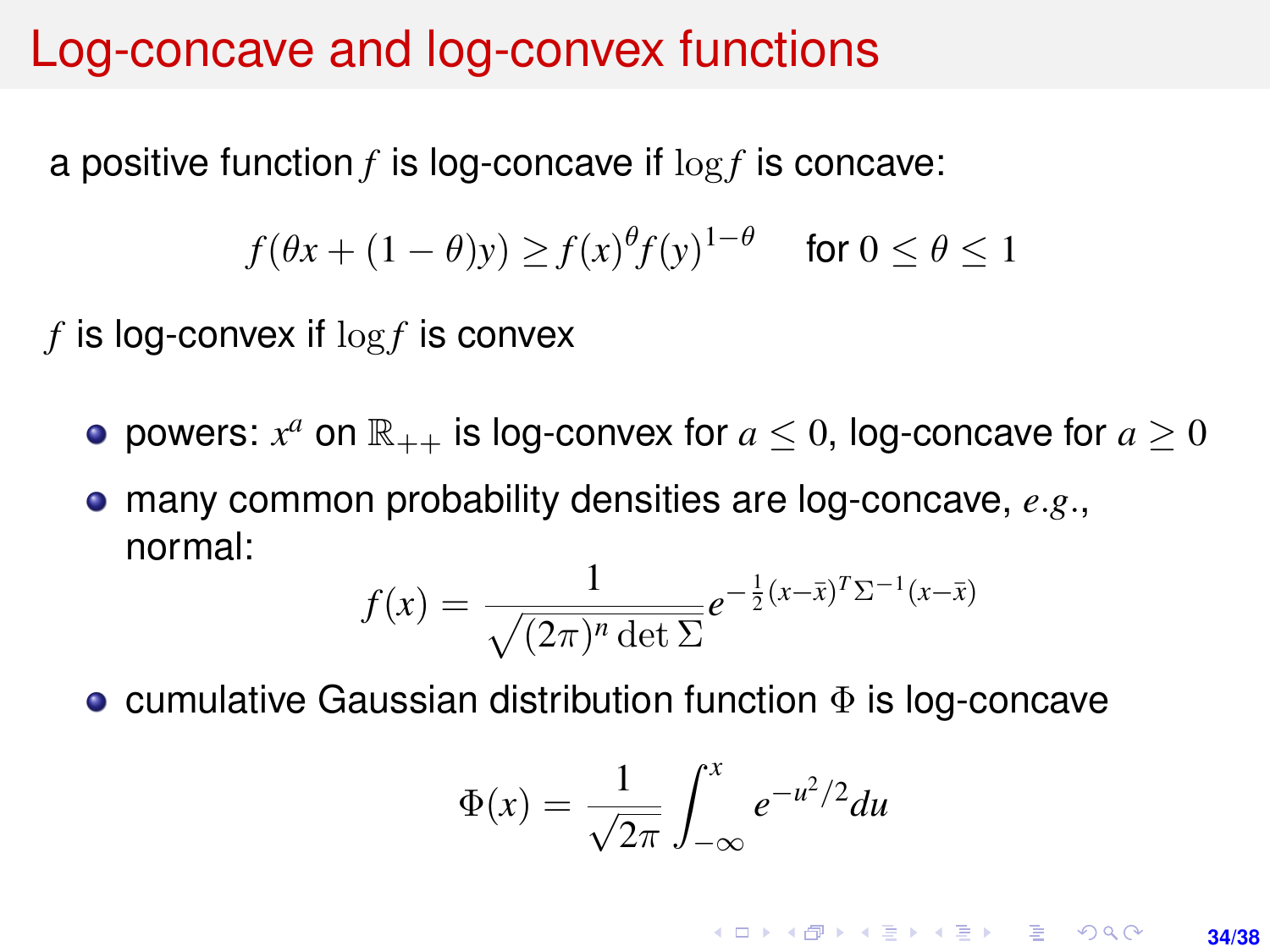### Properties of log-concave functions

twice differentiable *f* with convex domain is log-concave if and only if

 $f(x)\nabla^2 f(x) \preceq \nabla f(x)\nabla f(x)^T$ 

for all  $x \in \text{dom } f$ 

- **•** product of log-concave functions is log-concave
- sum of log-concave functions is not always log-concave
- integration: if  $f : \mathbb{R}^n \times \mathbb{R}^m \to \mathbb{R}$  is log-concave, then

$$
g(x) = \int f(x, y) dy
$$

is log-concave (not easy to show)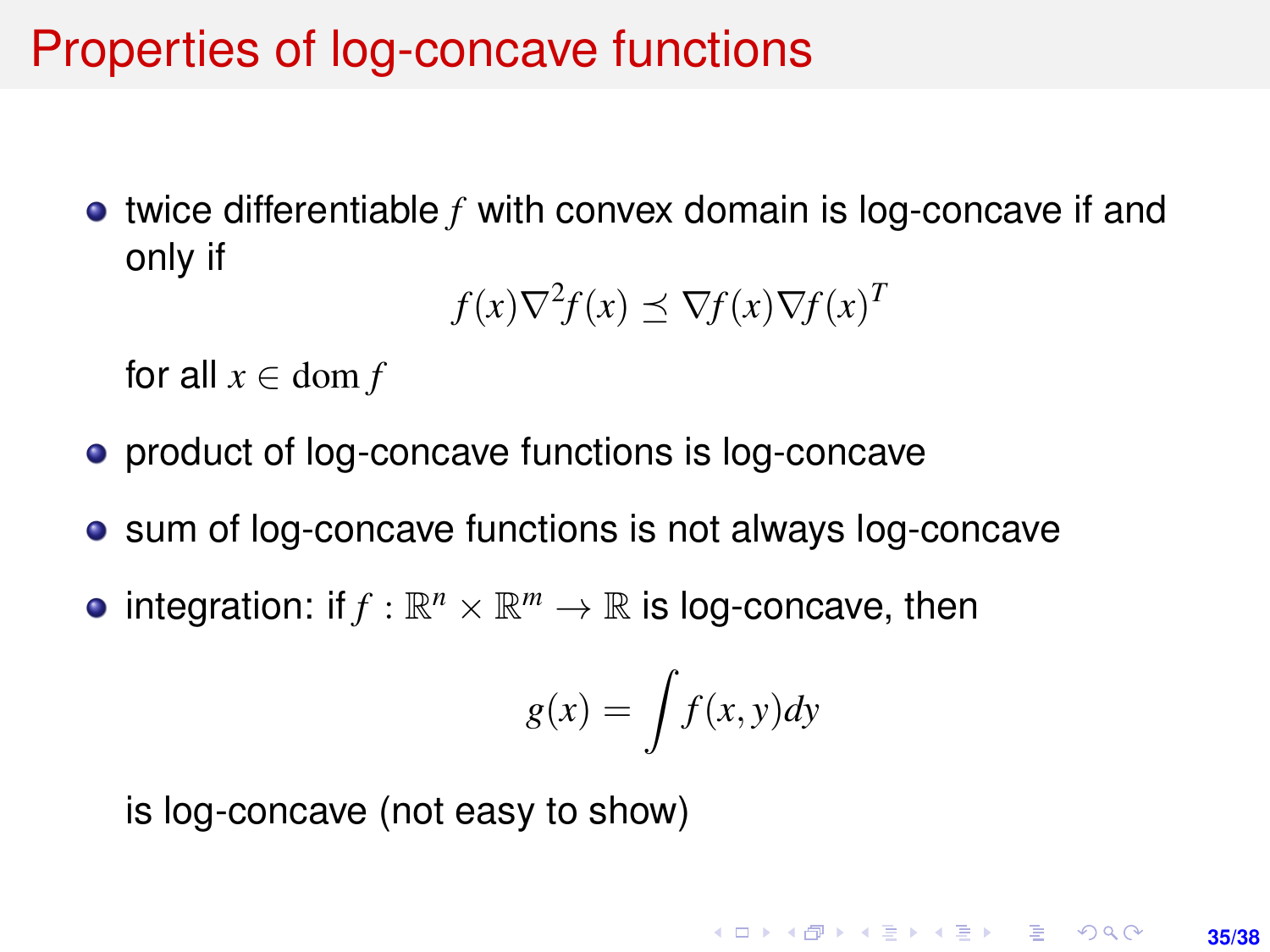#### **consequences of integration property**

convolution *f* ∗ *g* of log-concave functions *f* , *g* is log-concave

$$
(f * g)(x) = \int f(x - y)g(y)dy
$$

if  $C \subseteq \mathbb{R}^n$  convex and *y* is a random variable with log-concave pdf then

$$
f(x) = \text{prob}(x + y \in C)
$$

is log-concave

proof: write  $f(x)$  as integral of product of log-concave functions

$$
f(x) = \int g(x+y)p(y)dy, \quad g(u) = \begin{cases} 1 & u \in C \\ 0 & u \notin C, \end{cases}
$$

*p* is pdf of *y*

**KORKARKKERK E VAN 36/38**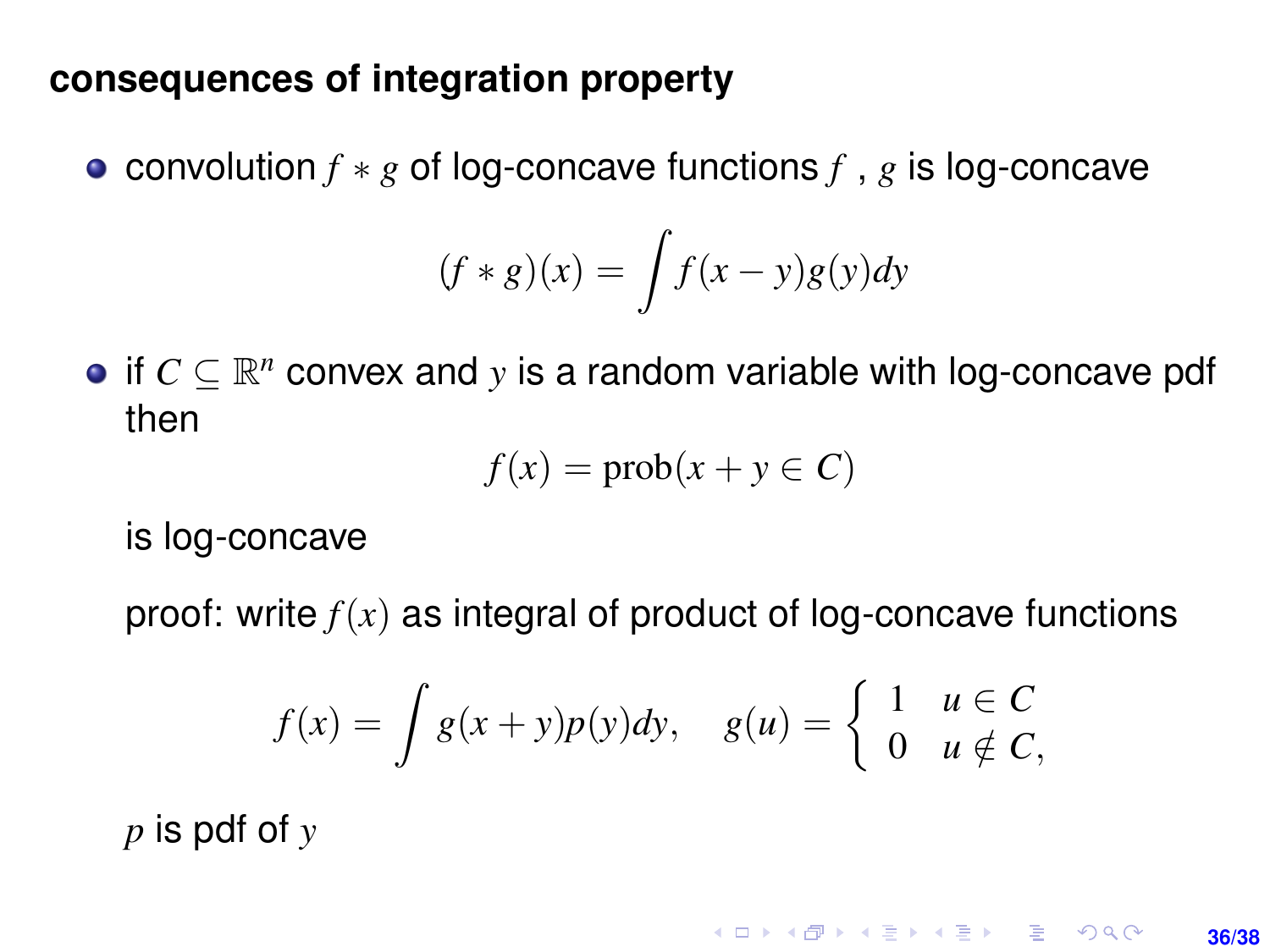#### **example: yield function**

$$
Y(x) = \text{prob}(x + w \in S)
$$

- $x \in \mathbb{R}^n$ : nominal parameter values for product
- *w* ∈  $\mathbb{R}^n$ : random variations of parameters in manufactured product
- *S*: set of acceptable values
- if *S* is convex and *w* has a log-concave pdf, then
	- *Y* is log-concave
	- yield regions  $\{x | Y(x) \ge \alpha\}$  are convex